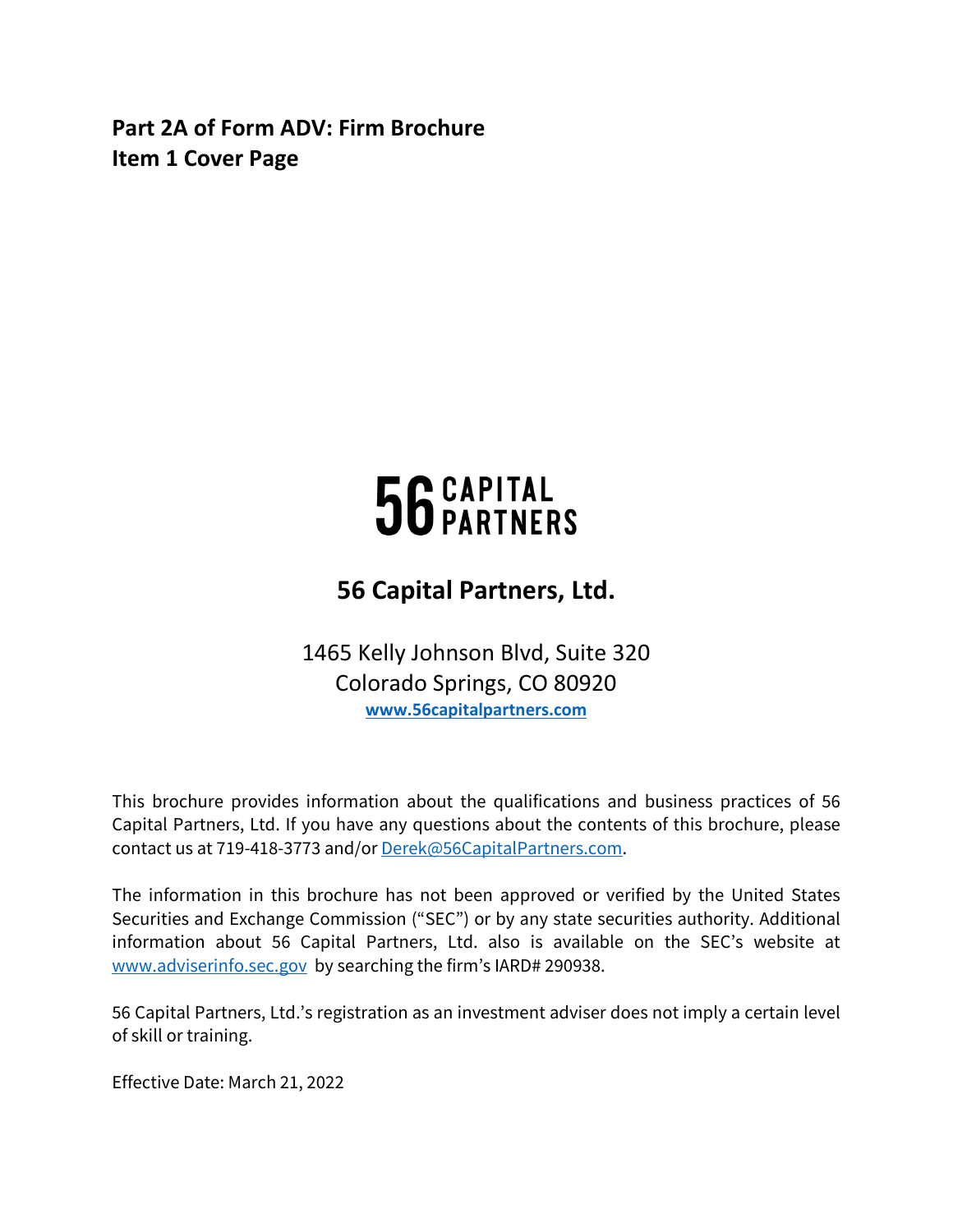# <span id="page-1-0"></span>**Item 2 Material Changes**

Last Annual Update: February 10, 2020

# **Summary of Material Changes**

56 Capital Partners, Ltd. has no material changes to report since the previous ADV filed on March 3, 2021.

# **Delivery Requirements**

We will provide a summary of any material changes to this Brochure to our clients at least annually, within 120 days of our fiscal year end. Furthermore, we will provide our clients with other interim disclosures about material changes as necessary.

A complete copy of our current Form ADV Part 2A and/or 2B may be requested free of charge by contacting us by telephone at 719-418-3773 or by email at **Derek@56CapitalPartners.com.**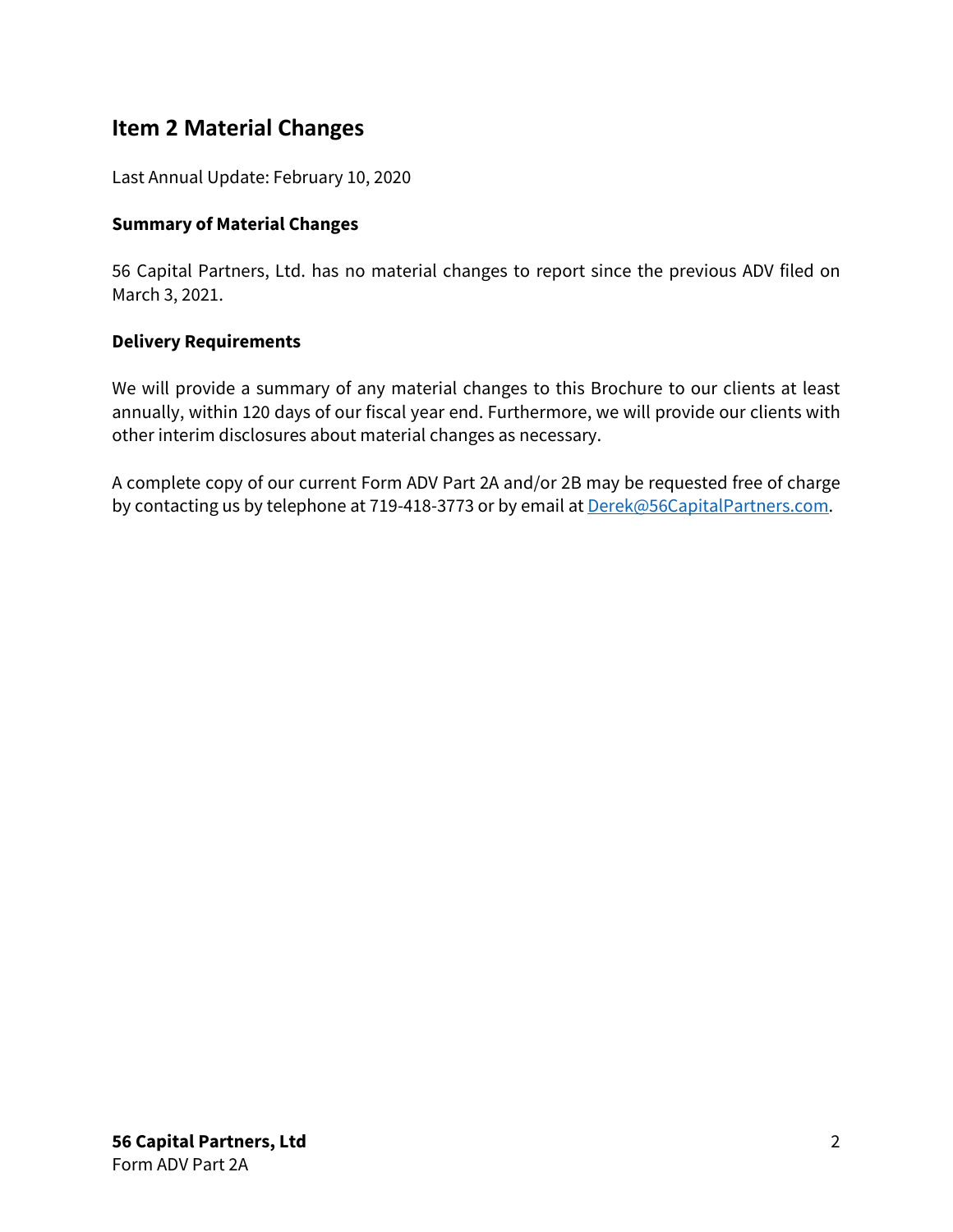# <span id="page-2-0"></span>**Item 3 Table of Contents**

| ITEM 11 CODE OF ETHICS, PARTICIPATION OR INTEREST IN CLIENT TRANSACTIONS AND PERSONAL |  |
|---------------------------------------------------------------------------------------|--|
|                                                                                       |  |
|                                                                                       |  |
|                                                                                       |  |
|                                                                                       |  |
|                                                                                       |  |
|                                                                                       |  |
|                                                                                       |  |
|                                                                                       |  |
|                                                                                       |  |
|                                                                                       |  |
|                                                                                       |  |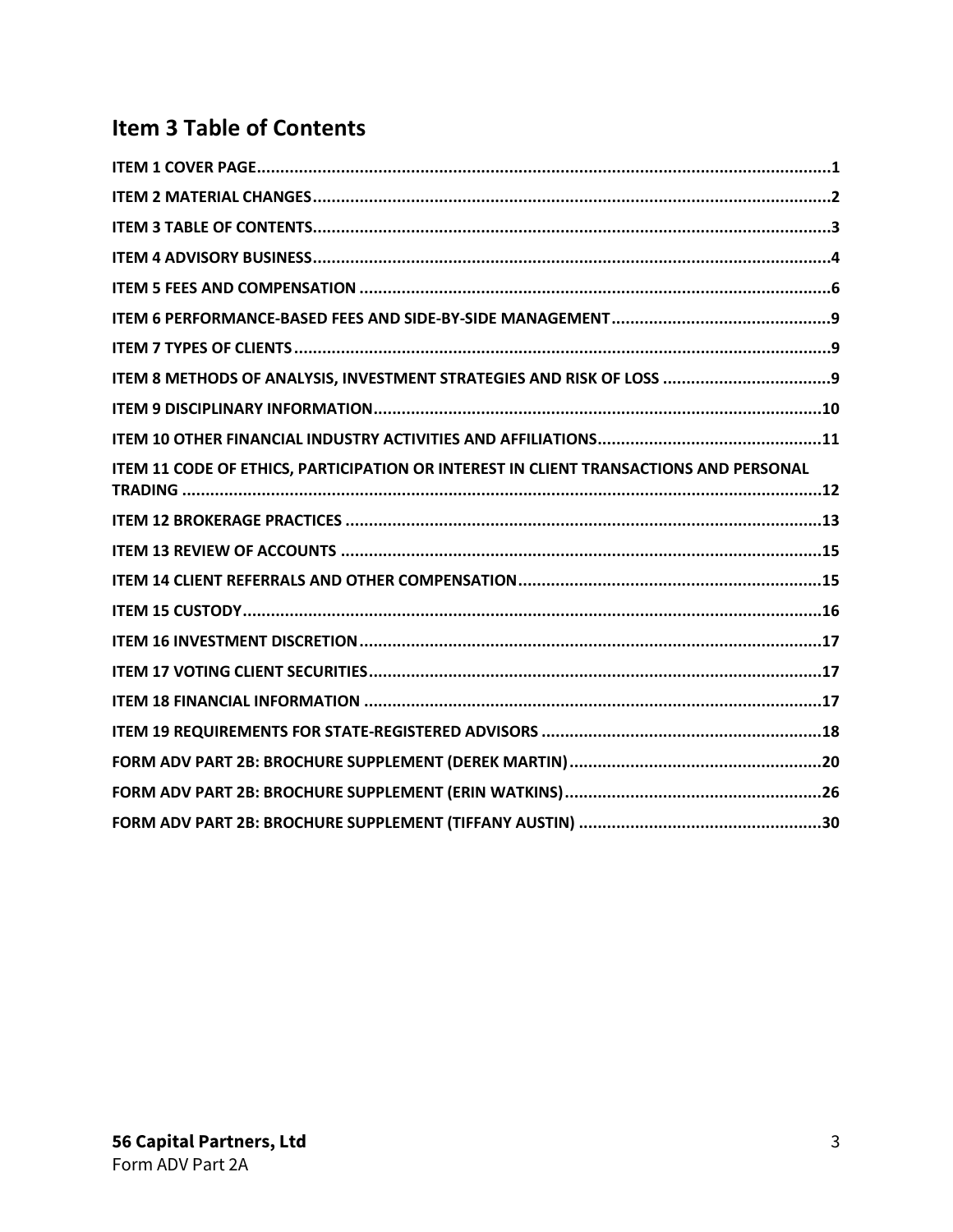# <span id="page-3-0"></span>**Item 4 Advisory Business**

## **FIRM DESCRIPTION**

56 Capital Partners, Ltd. (hereinafter referred to as "56 Capital", "we", "us", or "our firm") is a Colorado limited liability company with its principal office located in Colorado Springs, CO and has been in business as a registered investment adviser since January 2018. The principal owner of the firm is Derek Martin.

As a registered investment adviser, we are a fiduciary to you, our client, meaning we have a fundamental obligation to act and provide investment advice that is in your best interest. Should any material conflicts of interest exist that might affect the impartiality of our investment advice, they will be disclosed to you in this Brochure. We urge you to review this Brochure carefully and consider our qualifications, business practices and the nature of our advisory services before becoming our client.

As of December, 2021, 56 Capital has \$72,738,500 in direct assets under management. Clients may request more current information at any time by contacting our firm.

### **ADVISORY PROGRAMS**

56 Capital provides investment management and financial planning services to our clients. In connection with our investment management services, 56 Capital provides advice with respect to a broad range of asset classes, including equities (common stocks and equivalents), alternative investment vehicles, mutual funds, exchange traded funds, fixed income instruments, and where appropriate, options contracts. Our advice is generally limited to these types of investments, but we reserve the right to advise or not advise our clients on certain investments should we deem it appropriate based on their particular circumstances.

Our advisory services are offered through certain individuals who have registered with 56 Capital as its investment adviser representatives ("representatives"). Clients should refer to such representatives' Form ADV Part 2B (the "Brochure Supplement") for more information about their qualifications.

56 Capital's advisory services are tailored to the needs of our clients based on their individual investment objectives, risk tolerance, cash or income needs, and any investment restrictions. Although 56 Capital seeks to accommodate any reasonable investment restrictions or guidelines set by our clients, we may decline to accommodate certain investment restrictions that are incompatible with our firms' investment philosophy or that may have an adverse effect on our ability to manage your account.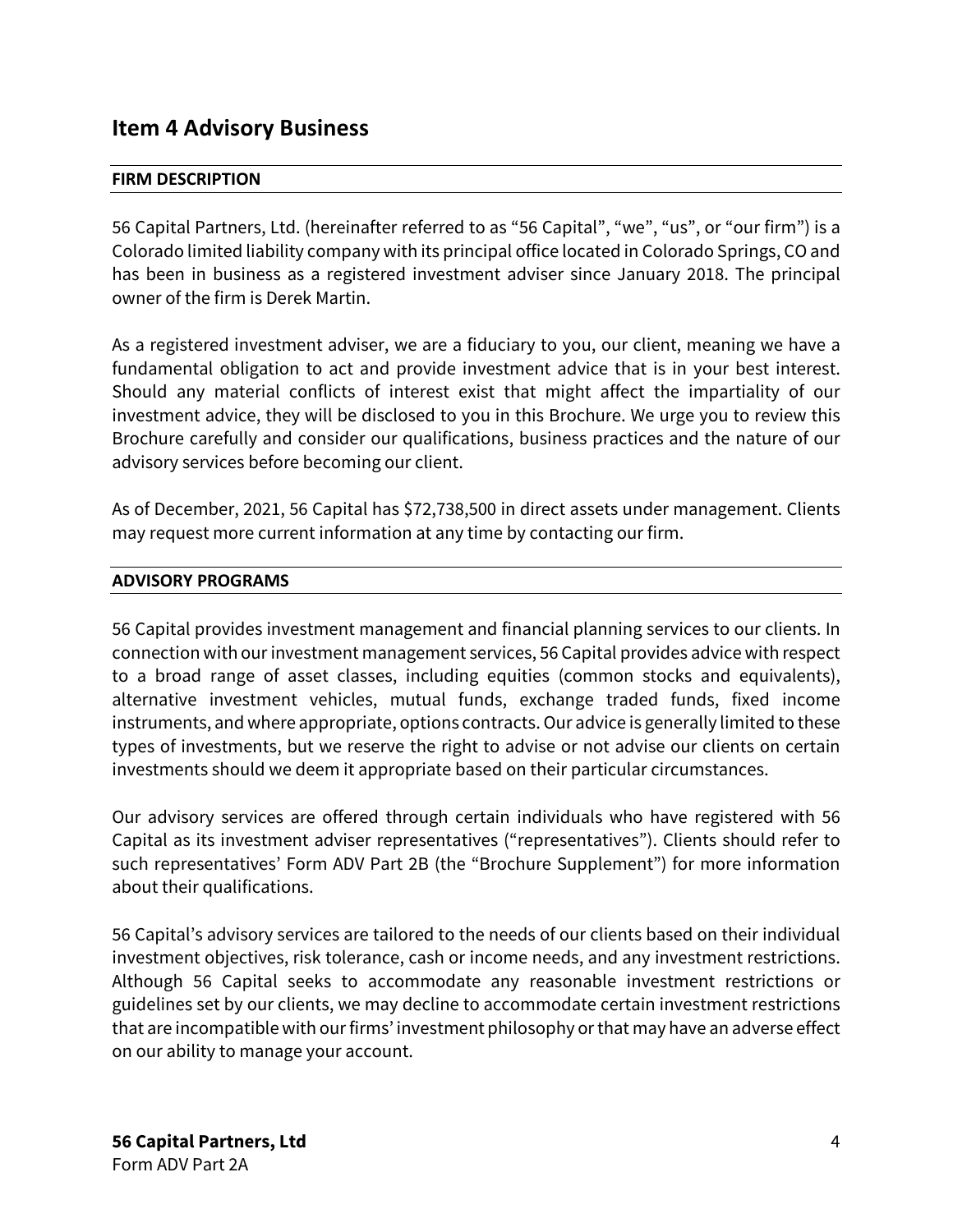56 Capital enters into formal written agreements with our clients setting forth the terms and conditions under which we will provide our advisory services (the "Engagement Agreement"). The Engagement Agreement sets forth the scope of the services to be provided and the compensation we receive from the client for such services. The Engagement Agreement may be terminated by either party in writing at any time by giving thirty (30) days signed written notice to the other party.

Our representatives may offer all or any combination of the advisory services described below to our clients:

**Investment Management.** 56 Capital provides investment management services where client portfolios are managed according to the client's stated investment goals and objectives. Working closely with a representative of our firm, clients will establish realistic and measurable investment goals and objectives to meet those goals will be defined. We will recommend that clients allocate their investment portfolio among various asset classes, then once the appropriate asset allocation has been determined, the portfolio will be invested. We will monitor and rebalance the client's account(s) on an ongoing basis as changes in market conditions and client circumstances occur. As part of these investment management services, we provide ongoing supervisory or management services with respect to the client's account(s).

56 Capital exercises discretionary authority over client investments where we manage the client's account(s) without client consultation after the initial establishment of the client's investment objectives and appropriate asset allocation. 56 Capital receives discretionary authority from our clients through our Engagement Agreement at the outset of our advisory relationship. We do not manage accounts on a non-discretionary basis.

**Financial Planning.** 56 Capital provides financial planning and consulting services where we will work with clients to review their current financial position, stated goals and objectives and make recommendations on how clients can manage their financial resources based on an analysis of their individual needs. Recommendations may be in the form of a written financial plan or a verbal consultation. Implementation of our recommendations will be at the discretion of the client. A conflict of interest arises as we have an incentive to recommend the investment management services of our firm, which may not necessarily be in the best interest of the client. Our firm's recommendations will always be in the client's best interest, and the client always has the right to accept or reject any recommendations made by our firm and the right to effect their transactions through the professional of their choice.

As part of its financial planning services, 56 Capital may, depending on client's goals, objectives, risk tolerance and other considerations, advise clients meeting the definition of an accredited investor on the investment merits of a tax advantaged pooled investment vehicle, real estate or oil and gas drilling, which focuses on investing in unimproved real estate property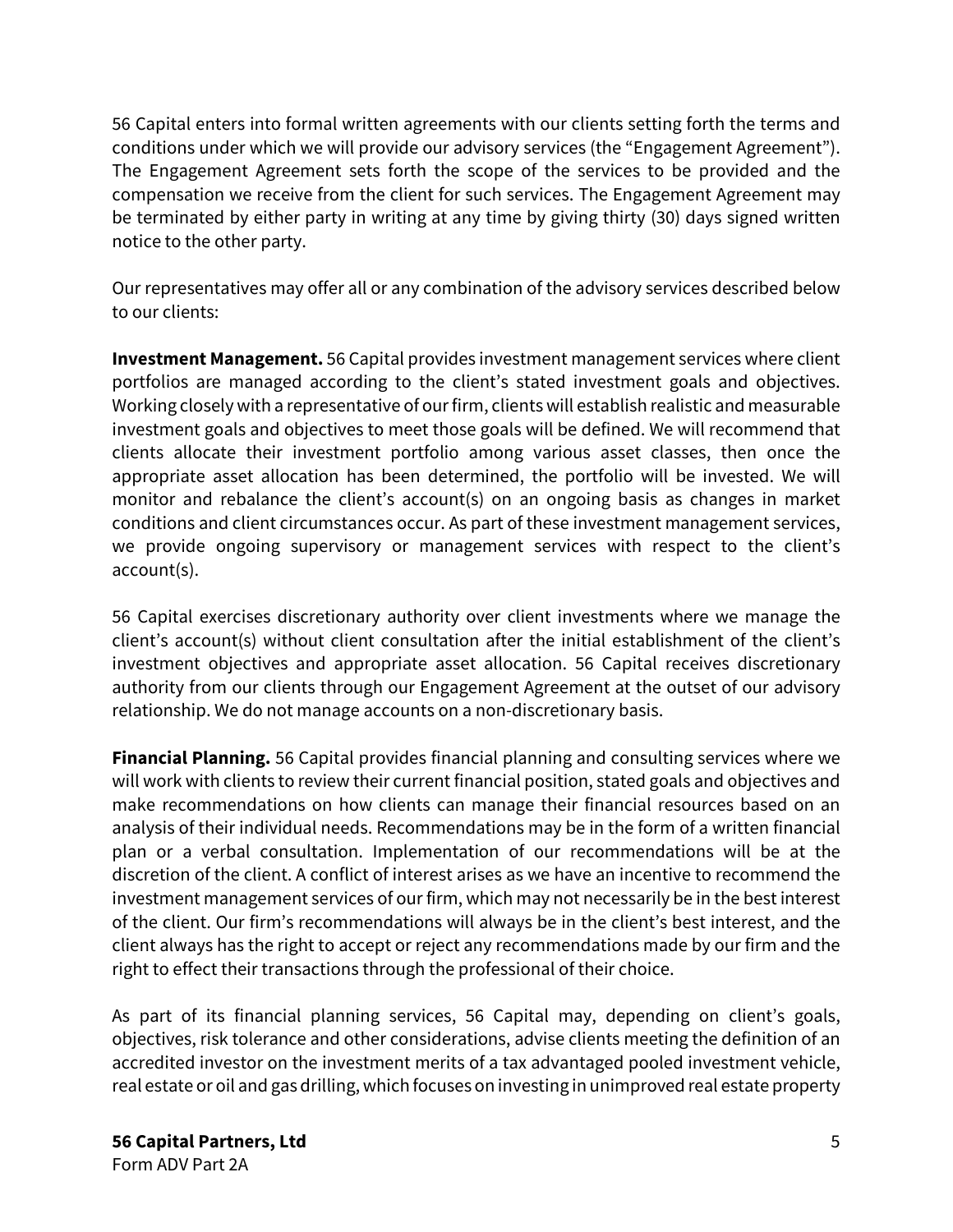in the U.S. [1](#page-5-1) Clients meeting the definition of an accredited investor may request a copy of the Private Placement Memorandum for and other documentation pertaining to the strategies by contacting us directly at 719-418-3773 and/o[r Derek@56CapitalPartners.com.](mailto:Derek@56CapitalPartners.com) 56 Capital is not compensated by either strategies' primaries (example; BluWater, FS Power & Energy, RJO'Brien), its affiliates or any associated broker-dealers or marketers for solicitation of interests in the strategies.

**Pension Consulting.** 56 Capital provides pension consulting services where we will assist employer plan sponsors in monitoring and reviewing their company retirement plan. We do not manage or exercise investment discretion or trading authority over plan assets as part of this service. All pension consulting services shall be in compliance with the applicable state law(s) regulating pension consulting services. This applies to client accounts that are pension or other employee benefit plans ("Plan") governed by the Employee Retirement Income Security Act of 1974, as amended ("ERISA").

**Wrap Fee Programs.** 56 Capital does not participate in any wrap fee programs.

**Important Note:** It is the client's responsibility to promptly notify 56 Capital if there are ever any significant changes to their financial situation, goals, objectives or needs so we can review our previous recommendations and make any necessary adjustments.

# <span id="page-5-0"></span>**Item 5 Fees and Compensation**

# **ADVISORY FEES**

The following information describes how 56 Capital is compensated for the advisory services we provide to our clients. The specific manner in which fees are charged and the compensation we receive may differ between clients depending upon the individual Engagement Agreement with each client. 56 Capital reserves the right to negotiate our compensation with clients depending on the scope of our advisory relationship, and we may charge higher or lower fees than are available from other firms for comparable services. 56 Capital has the general discretion to waive all or a portion of our fees, but typically only exercises this discretion for our employees.

**Investment Management Fees.** In consideration for providing investment management services and pursuant to the Engagement Agreement with the client, 56 Capital charges an annual asset-based fee of up to 2.0% based on the client's assets under management ("AUM")

<span id="page-5-1"></span><sup>&</sup>lt;sup>1</sup> An accredited investor must have an annual income exceeding \$200,000, or \$300,000 for joint income, for the last two years with expectation of earning the same or higher income in the current year. A person is also considered an accredited investor if he has a net worth exceeding \$1 million, either individually or jointly with his spouse. An entity is an accredited investor if it is a private business development company or an organization with assets exceeding \$5 million.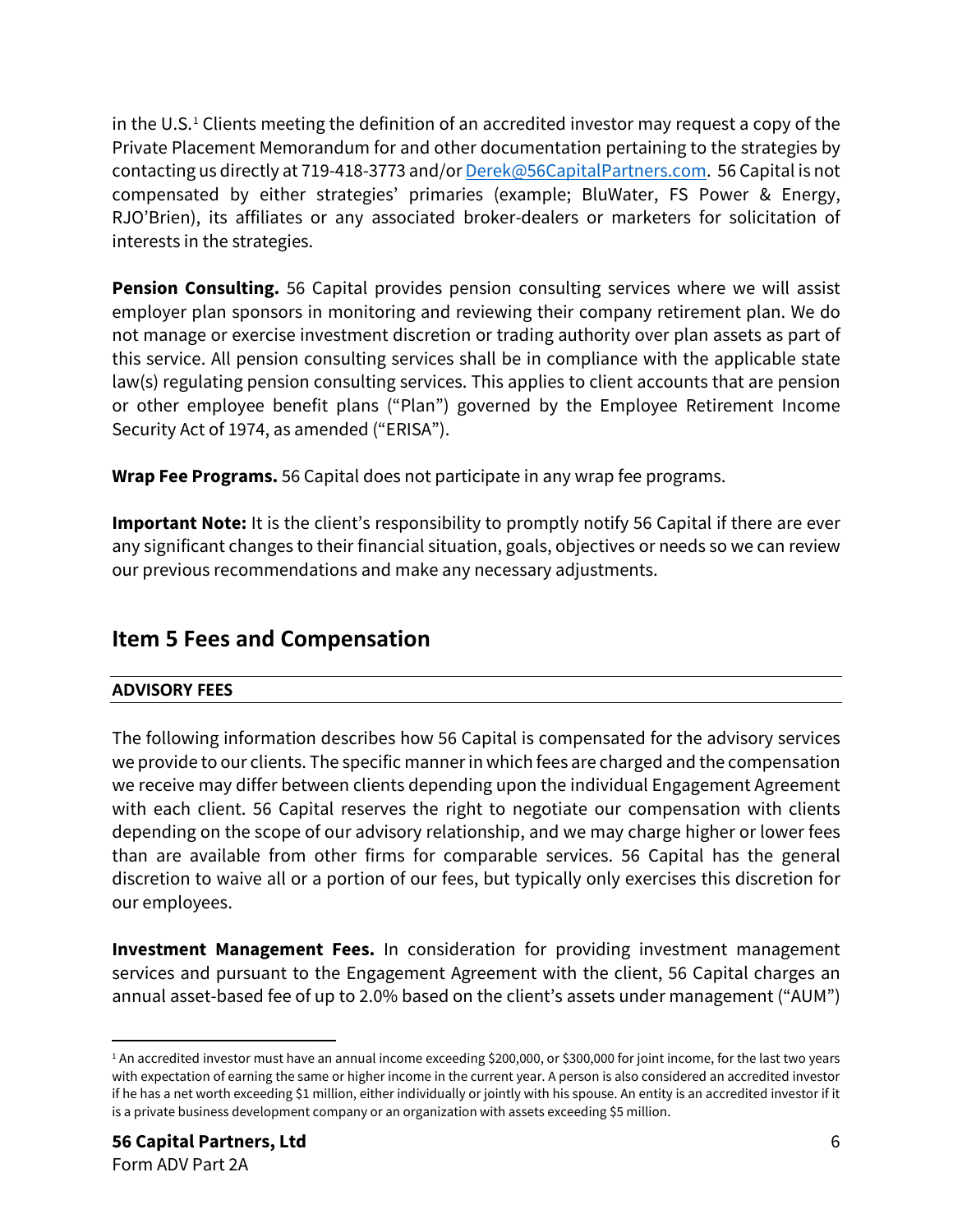as valued by the custodian. Fees are negotiated with each client based on a variety of factors, such as the number of assets being managed, future deposits to the accounts under our management, the level and type of services provided and/or the nature of the relationship with the client. 56 Capital does not receive a commission related to any annuity for which assets underlying the annuity are managed.

56 Capital bills our fees on a quarterly basis in arrears. Clients must authorize the deduction of our fees from their managed accounts by the applicable qualified custodian and choose the method by which our fees will be calculated. The client generally can make this election directly with the qualified custodian at account opening or at any time, or cancel the existing arrangement. Upon deduction of our fees, either our firm or the qualified custodian will send an itemized invoice to the client which includes the formula used to calculate the fee, the amount of assets under management the fee is based on, and the time period covered by the fee.

Clients may elect to have our advisory fees calculated by our firm or the qualified custodian and deducted from their managed account(s). If the client elects to have fees calculated by the qualified custodian, fees are based on an annualized percentage of the client's net liquidation value, applied on a daily basis for each trading day in the quarter. If the client elects to have fees calculated by 56 Capital, fees are based on an annualized percentage of each client's average daily balance during the quarter.

**Financial Planning Fees.** 56 Capital charges a fixed fee for our financial planning and consulting services. We generally charge a fixed fee between \$3,000 and \$25,000 for our financial planning and consulting services. The total estimated fee, as well as the ultimate fee that we charge the client, is based on the scope and complexity of the services being provided.

For clients that purchase interests in pooled investment vehicle(s), 56 Capital charges a onetime fee of 1.0% based on the amount of the client's assets used to purchase interests in the strategies. Please note that clients who transfer assets currently being managed by 56 Capital in order to purchase interests in pooled investment vehicle(s) will only be charged the onetime fee of 1.0% for those assets, not the investment management fee of up to 2.0%.

Clients will be invoiced directly for financial planning fees upon completion of the financial plan or consultation. Financial planning fees are generally billed separately as a unique service from our investment management services, but we have discretion to completely waive the planning fees for certain clients based on the amount of the client's assets already managed by our firm which would justify a fee waiver.

**Pension Consulting Fees.** 56 Capital charges a fixed consulting fee between 0.1% and 1.0% based on the assets in the Plan. The total estimated fee, as well as the ultimate fee that we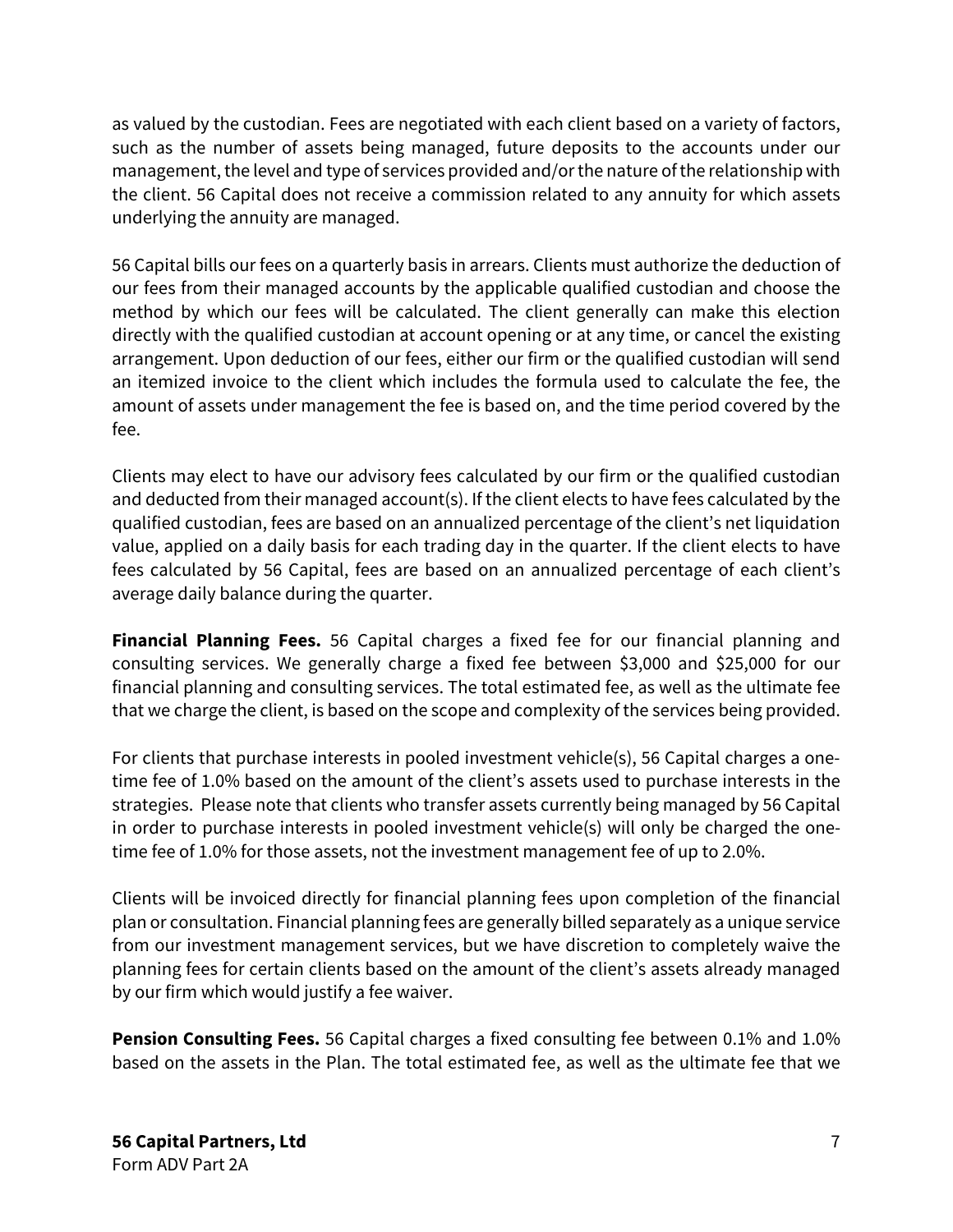charge the client, is based on the scope and complexity of the services being provided. Clients will be invoiced directly for consulting fees upon completion of the services.

**Additional Fees and Expenses.** Clients will incur transaction charges and/or brokerage fees when purchasing or selling securities. These charges and fees are typically imposed by the qualified custodian through which account transactions are executed. For more information on our brokerage practices, please refer to Item 12 of this Brochure.

The fees that clients pay to our firm for investment advisory services are separate and distinct from the fees and expenses charged by mutual funds and/or exchange traded funds (described in each fund's prospectus) to their shareholders. The fees charged directly by mutual funds and exchange traded funds will typically include a management fee and other fund expenses.

To fully understand the total costs associated with their investment portfolio, clients should review all the fees charged by mutual funds, exchange traded funds, our firm and others.

**Termination.** The Engagement Agreement with our clients may be terminated by either party at any time upon thirty (30) days written notice. Upon termination of our status as the client's investment adviser, 56 Capital will not take any further action with respect to the client's account(s) unless specifically notified by the client in writing. Clients will be responsible for instructing their custodian and monitoring their account for the final disposition of assets.

Upon receipt of a proper notice of termination from the client, as described in the Engagement Agreement, any earned unpaid fees will be billed on a pro-rata basis based on a percentage of work completed by us up to the point of termination and clients will be sent an invoice for fees due.

**Brokerage Commissions.** 56 Capital does not receive brokerage commissions from the sale of securities or other investment products. Our compensation for recommending securities and investment products is limited to the advisory fees described above.

Any material conflicts of interest between clients and 56 Capital or our employees are disclosed in this Brochure. If at any time, additional material conflicts of interest develop, 56 Capital will provide our clients with written notification of those material conflicts of interest or an updated Brochure.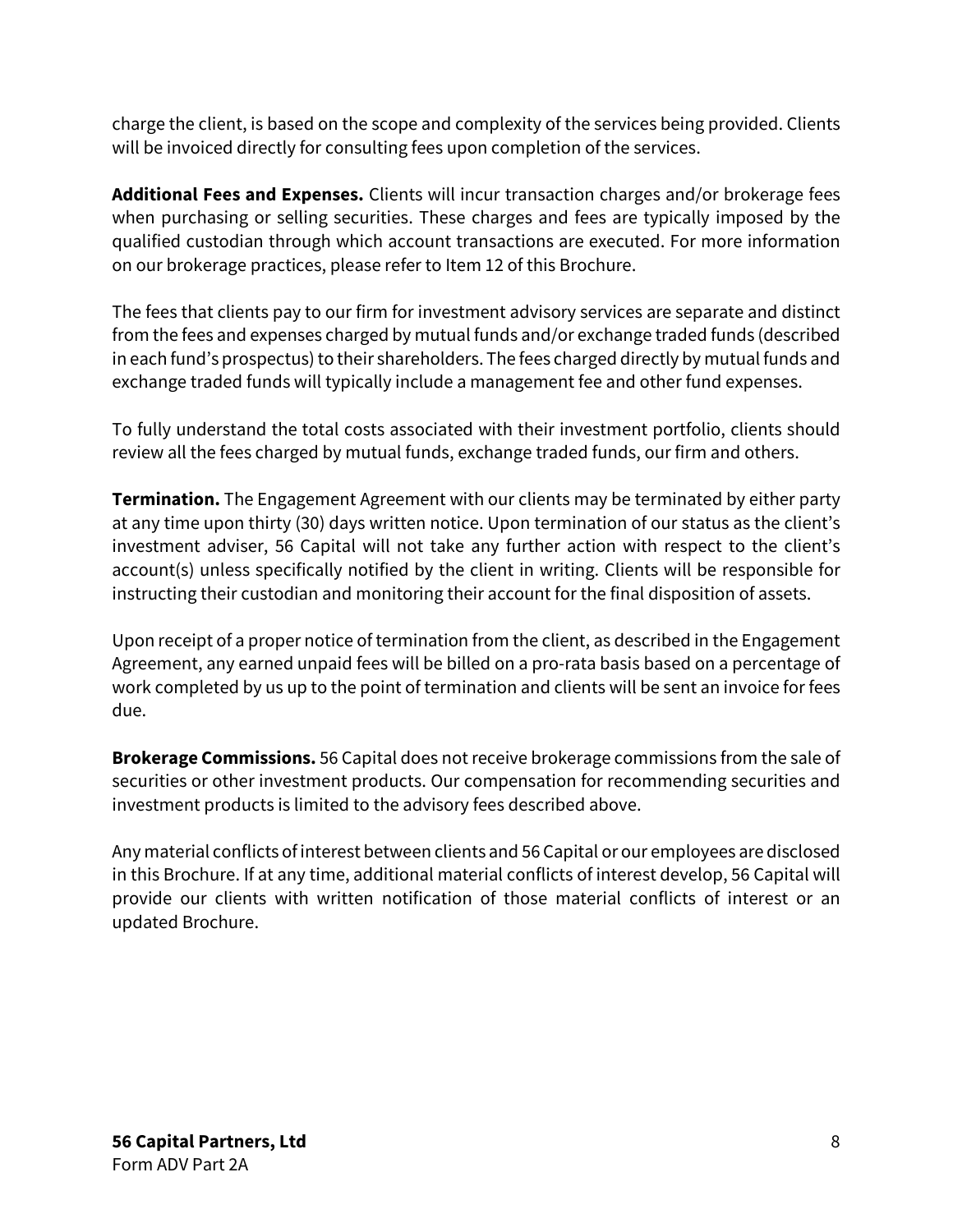# <span id="page-8-0"></span>**Item 6 Performance-Based Fees and Side-By-Side Management**

### **PERFORMANCE BASED FEES**

56 Capital does not charge our clients fees based on a share of capital gains on or capital appreciation of the assets in their accounts.

# <span id="page-8-1"></span>**Item 7 Types of Clients**

### **TYPES OF CLIENTS**

56 Capital offers investment advisory services to a diversified group of clients including individuals, high net worth individuals, trusts, estates, pension and profit-sharing plans (other than plan participants), non-profit/charitable organizations, and corporations and other business entities. Client relationships may vary in scope and length of service.

### **ACCOUNT REQUIREMENTS**

56 Capital does not require a minimum account balance for our investment management services.

# <span id="page-8-2"></span>**Item 8 Methods of Analysis, Investment Strategies and Risk of Loss**

# **METHODS OF ANALYSIS & INVESTMENT STRATEGIES**

The securities analysis methods employed by 56 Capital may include fundamental analysis and technical analysis. Asset allocation is the primary focus of our investment strategy and we strive to build portfolios that are flexible and diversified to control the risk associated with the capital markets. By investing in more than one asset class or market sector, clients can reap the benefits of diversification, chief among them being a reduction in the risk level of the portfolio.

The investment strategy for a specific client is based upon the investment objectives and risk tolerance stated by the client during our initial consultations. The client may update these preferences at any time. Risk management is integrated into our process through the use of appropriate risk levels on each position. The value of securities used in our strategies may go up or down in response to factors not within our control, including but not limited to the status of an individual company underlying a security, or the general economic climate. When investing client portfolios, we seek to maintain discipline and objectivity by focusing on the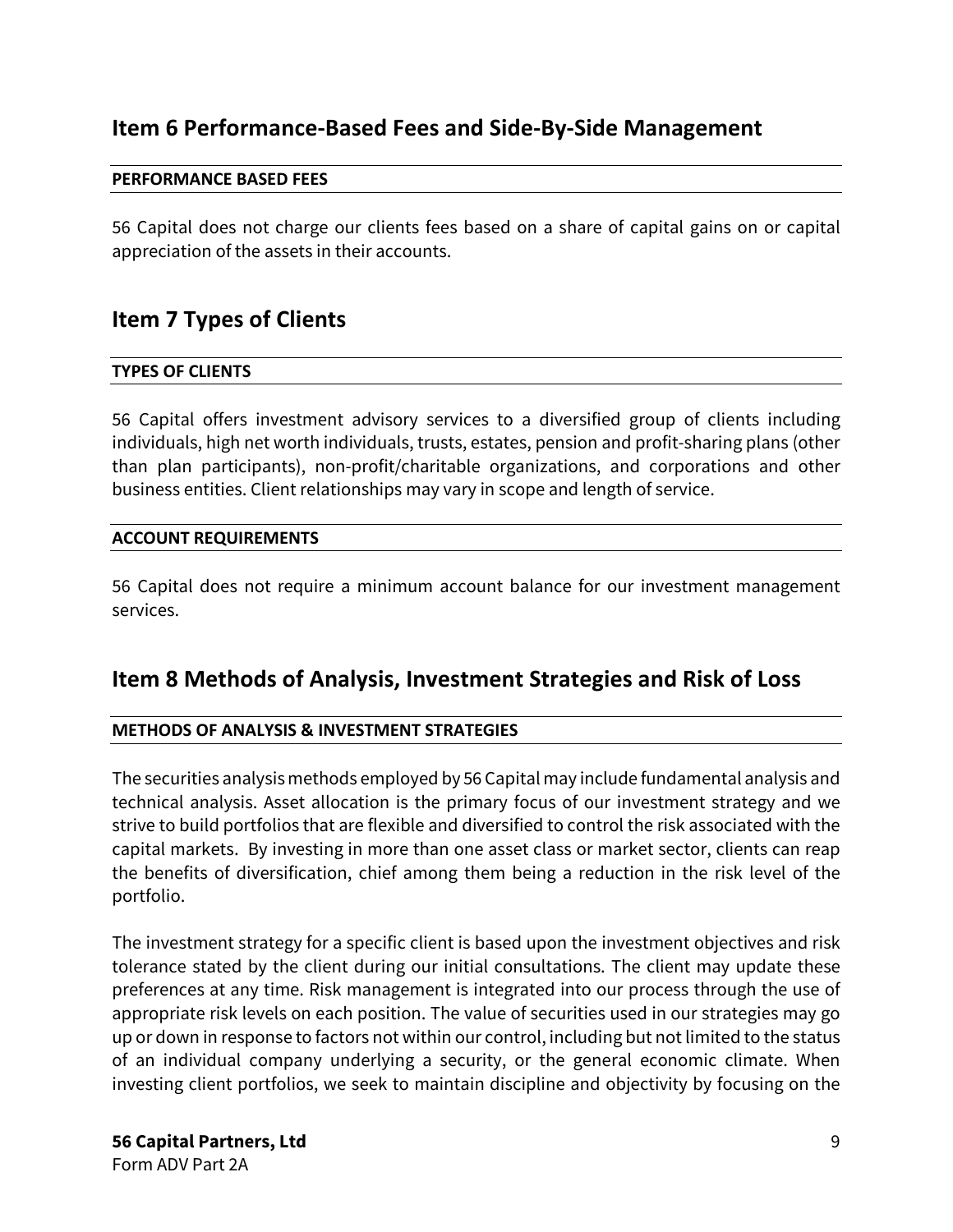client's financial goals and objectives and avoiding trading on short term uncertainties such as position specific news events.

56 Capital may, depending on a client's goals, objectives, risk tolerance and other considerations, advise clients on the investment merits of a fixed indexed annuity product offered by investment and insurance companies. Fixed indexed annuities allows 56 Capital to manage client assets inside an annuity for the same management fee as its others assets.

As part of its financial planning services, 56 Capital may, depending on a client's goals, objectives, risk tolerance and other considerations, advise clients meeting the definition of an accredited investor on the investment merits of a tax advantaged pooled investment vehicle(s), which focuses on investing in unimproved real estate property or oil and gas drilling in the U.S. Clients meeting the definition of an accredited investor may request a copy of the Private Placement Memorandum for and other documentation pertaining to the strategies by contacting us directly at 719-418-3773 and/o[r Derek@56CapitalPartners.com.](mailto:Derek@56CapitalPartners.com) 56 Capital is not compensated by the strategies' primaries (example; BluWater, FS Power & Energy, RJO'Brien), its affiliates or any associated broker-dealers or marketers for solicitation of interests in pooled investment vehicle(s).

# **RISK OF LOSS**

Any investment carries a certain degree ofrisk, including a possible loss of principal that clients should be prepared to bear. The value of securities used in all of our strategies may go up or down in response to factors not within our control, such as but not limited to the status of an individual company underlying a security, or the general economic climate. There is no guarantee that any of the investment strategies that our firm employs will outperform the investment strategies used by other firms. Past performance is no guarantee of future results.

# *Investors should be aware their investment is not guaranteed and understand that there is a risk of loss of value in their investment.*

# <span id="page-9-0"></span>**Item 9 Disciplinary Information**

# **REQUIRED DISCLOSURES**

Our firm and our management persons have not been involved in any legal or disciplinary events that would have a material adverse effect on the integrity of our management or the services we provide to our clients:

1. A criminal or civil action in a domestic, foreign or military court of competent jurisdiction.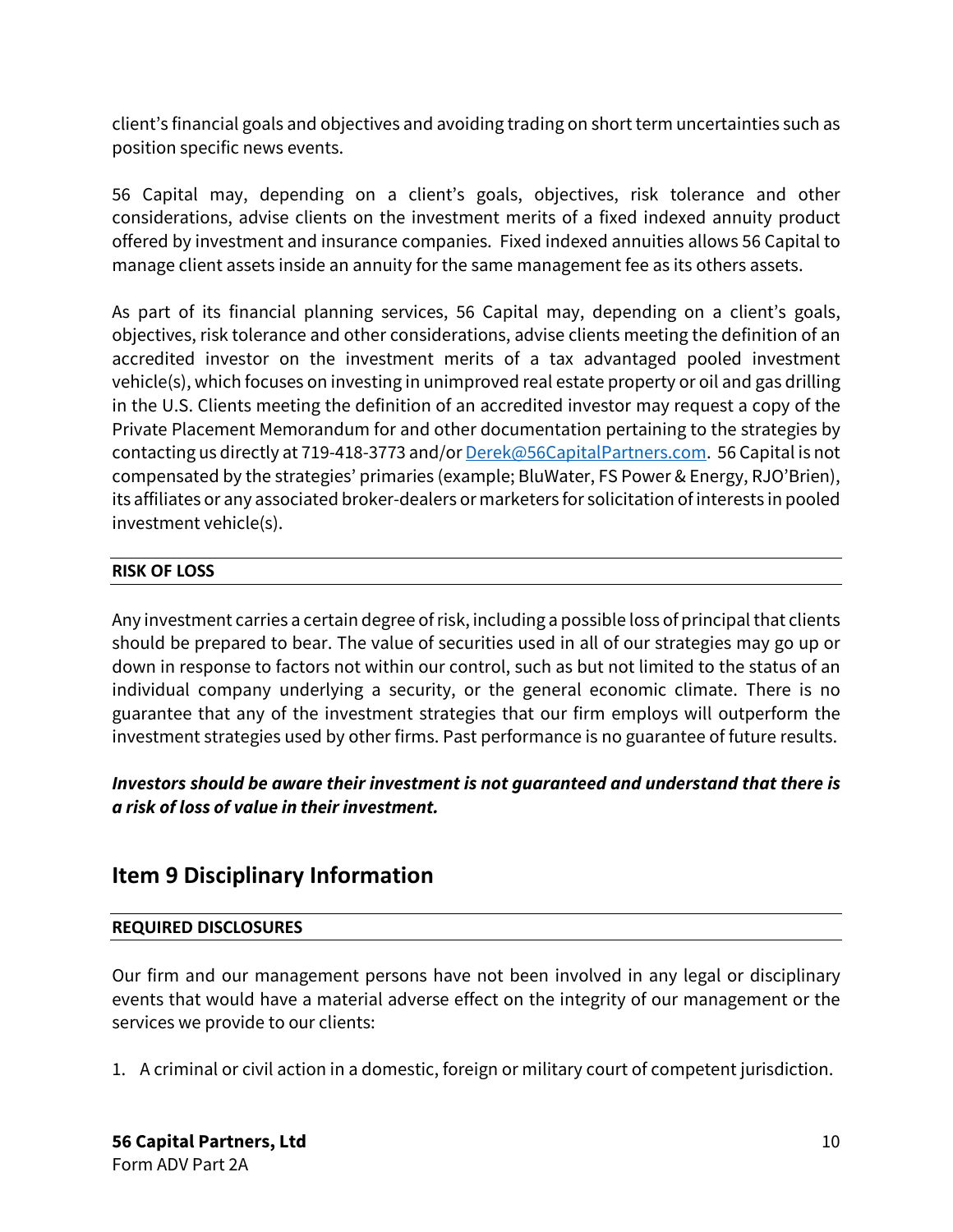*We do not have anything to report for this item.*

2. An administrative proceeding before the SEC, any other federal regulatory agency, any state regulatory agency, or any foreign financial regulatory authority.

*We do not have anything to report for this item.*

3. A self-regulatory organization (SRO) proceeding.

*We do not have anything to report for this item.*

# <span id="page-10-0"></span>**Item 10 Other Financial Industry Activities and Affiliations**

## **OUTSIDE BUSINESS ACTIVITIES**

At present, certain employees of 56 Capital are licensed insurance agents. A conflict of interest arises as we may recommend insurance products to our clients and insurance sales create an incentive to recommend insurance products in order to earn commissions and therefore may not necessarily be in the best interests of the client. Our firm's recommendations will always be in the client's best interest, and the client always has the right to accept or reject any recommendations made by our firm and the right to effect their transactions through the professional of their choice.

56 Capital Partners F&C LTD is a registered commodity trading advisor and may purchase commodities and/or futures on behalf of and mange accounts for clients that are also clients of the Advisor. The Advisor and Commodity Trading Advisor are owned by and controlled by the same parties.

### **AFFILITIATED ENTITIES**

56 Capital does not have any relationships or arrangements with affiliated entities that create a material conflict of interest with our clients other than what is disclosed immediately above regarding insurance and commodity trading activities.

### **OTHER INVESTMENT ADVISERS**

56 Capital does not have any business relationships with other investment advisers that create a material conflict of interest for our clients. Furthermore, while 56 Capital may solicit interest in the pooled investment vehicle(s), 56 Capital is not affiliated with, nor are we compensated by, any adviser to pooled investment vehicle(s).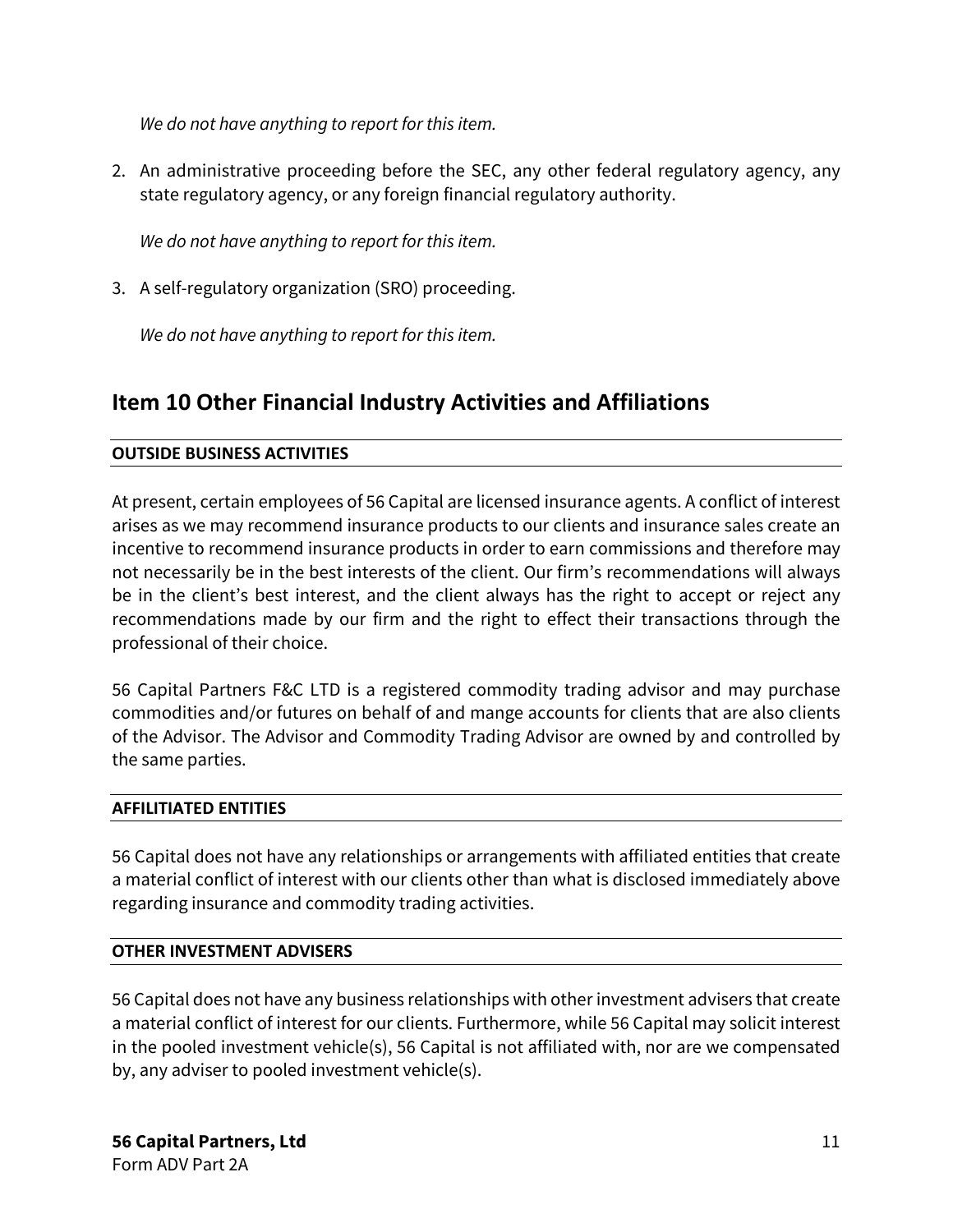# <span id="page-11-0"></span>**Item 11 Code of Ethics, Participation or Interest in Client Transactions and Personal Trading**

# **CODE OF ETHICS**

56 Capital has adopted a Code of Ethics (the "Code") that sets forth a standard of business conduct for our firm and all our associated persons. The purpose of the Code is to set out ideals for integrity, objectivity, competence, fairness, confidentiality, professionalism and diligence for our firm and our associated persons to espouse in the interest of our clients and investor protection. The Code includes provisions relating to the confidentiality of client information, a prohibition on insider trading, and personal securities trading procedures, among other things. All employees of 56 Capital are required to handle their personal securities transactions in such a manner as to avoid any conflicts of interest or any abuse of position of trust and responsibility. Annually, we require all employees to certify that they have read, understand and will comply with the Code.

Clients and prospective clients may request a full copy of our firm's Code of Ethics by contacting our firm in writing at 56 Capital Partners, Ltd., 1465 Kelly Johnson Blvd, Suite 320, Colorado Springs, CO 80920 or calling our firm at 719-418-3773.

# **PARTICIPATION OR INTEREST IN CLIENT TRANSACTIONS**

56 Capital and/or our representatives may invest in the same securities that are recommended to and/or purchased for our clients. 56 Capital has adopted procedures designed to assure that the personal securities transactions, activities and interests of 56 Capital and/or our representatives will not disadvantage clients when we are buying or selling the same securities for ourselves.

### **PERSONAL TRADING**

56 Capital maintains and enforces written policies and procedures reasonably designed to prevent the misuse of material non-public information by our firm or any access persons of our firm with regards to their personal securities transactions. Personal trading activities are continually monitored to reasonably prevent conflicts of interest between our firm and our clients.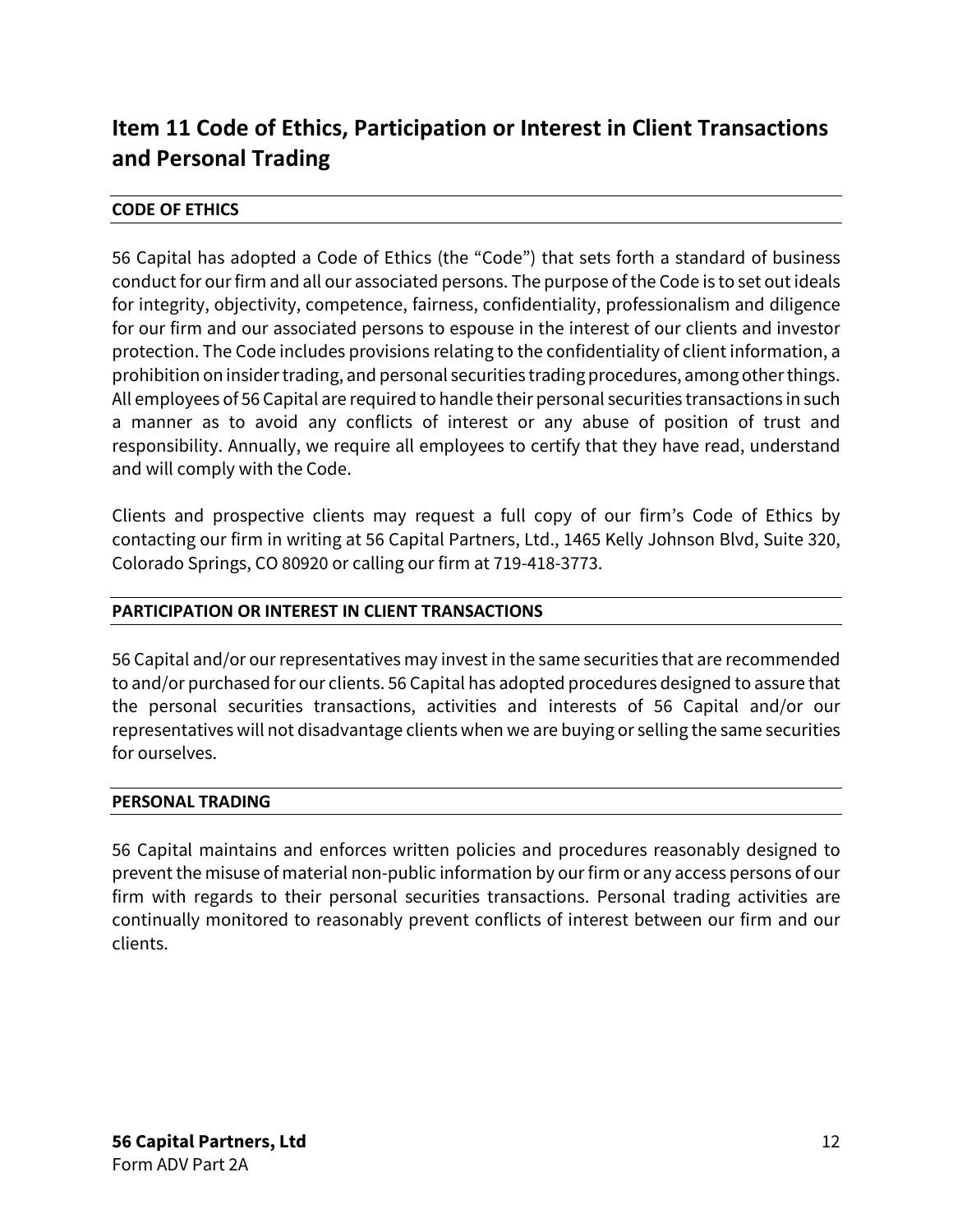# <span id="page-12-0"></span>**Item 12 Brokerage Practices**

## **SELECTION OF BROKER-DEALERS**

Securities transactions are executed through Interactive Brokers, LLC ("Interactive Brokers"), member FINRA/SIPC/NYSE, our required custodian for primary account types. Interactive Brokers maintains custody of our clients' assets and effects securities transactions for our investment management clients' accounts. Interactive Brokers does not offer all types of accounts, example: 529 Plans, which are run by state chosen custodians. 56 Capital is independently owned and operated and is not affiliated with or a related person of Interactive Brokers.

56 Capital considers a number of factors prior to requiring Interactive Brokers as the custodian for our clients, including but not limited to, their familiarity with the securities to be sold or purchased, their execution skills, order-flow capabilities, their commission rates or other fee schedules, their custodial services, their level of net capital (financial strength) and excess SIPC and other insurance coverage. The commissions charged by Interactive Brokers are competitive with similarly situated retail broker-dealers offering the same variety of securities to clients. Clients are advised, however, that they may be able to effect transactions in securities through other custodians at lower commission rates, particularly with respect to securities listed on a national securities exchange or in the over-the-counter market.

**Research and Other Soft Dollar Benefits.** Interactive Brokers offers products or services other than execution that assist our firm in managing and administering client accounts. These may include software and other technology that provide access to client account data (such as trade confirmations and account statements), facilitate trade execution (and allocation of aggregated trade orders for multiple client accounts), facilitate payment of our fees from clients' accounts, and assist with back office functions, record keeping and client reporting. These services may be used to service all or a substantial number of client accounts.

56 Capital may also receive services from Interactive Brokers or its affiliates that are intended to help our firm manage and further develop our business. These services may include registration support through Greenwich Compliance, website design and technology support. Interactive Brokers also has arrangements with various product vendors, which enable our firm to purchase their products at a discount. These products may include such items as: client reporting and consolidated statement software; client communication software; client relationship management software; compliance assistance; and investment research.

56 Capital does not participate in any commission-sharing arrangements or receive soft dollar credits based on commissions. While the benefits we receive from Interactive Brokers do not depend on the amount of brokerage transactions directed to Interactive Brokers, as a fiduciary we are required to disclose that there is an inherent conflict of interest when our firm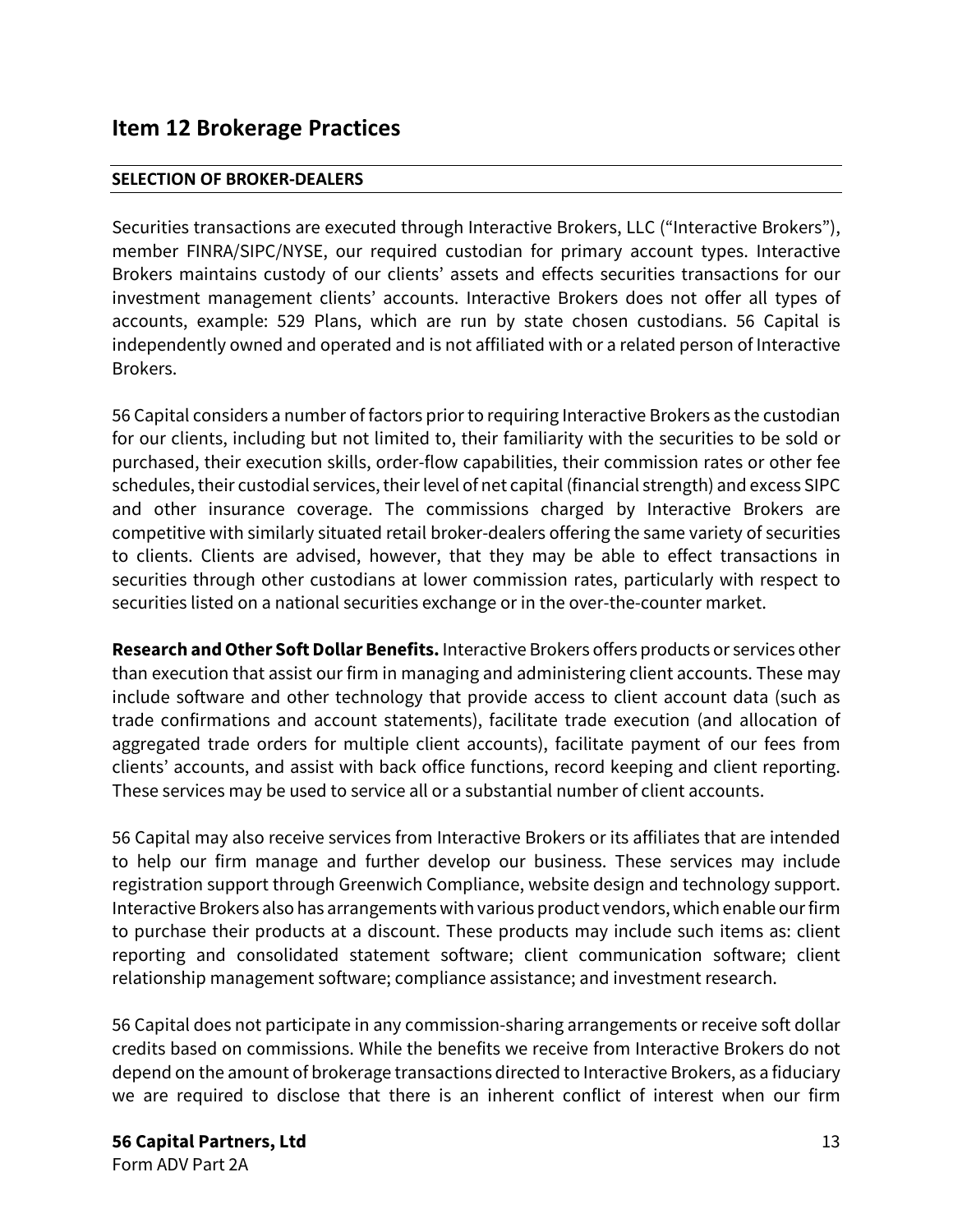recommends that clients maintain their assets at Interactive Brokers. These recommendations may be based in part on the benefits we receive from Interactive Brokers, such as the availability of the abovementioned products and services, and not solely on our clients' interest in receiving most favorable execution. Nonetheless, we seek to ensure that the securities transactions effected for our clients represent the best qualitative execution, not just the lowest possible cost.

Our firm routinely compares order execution disclosure information at Interactive Brokers to other custodians to ensure that Interactive Brokers remains competitive in providing best execution for our clients' securities transactions. Although the brokerage commissions and/or transaction fees charged by Interactive Brokers may be higher or lower than those charged by other custodians, in seeking best execution for our clients our firm strives to ensure that our clients pay brokerage commissions and/or transactions fees which we have determined, in good faith, to be reasonable in relation to the value of the brokerage and other services provided by Interactive Brokers.

# **TRADE AGGREGATION**

Investment decisions deemed appropriate for one client may also be deemed appropriate for other clients so that the same security may be purchased or sold at or about the same time for more than one client. When this is the case our firm may, but is not obligated to, aggregate similar trades for multiple clients and execute the trade as a single block.

When transactions are so aggregated, the securities purchased or sold will be allocated in a fair and equitable manner. Our trade allocation procedures seek to allocate investment opportunities among our clients in the fairest possible way taking into account their best interests. These procedures ensure that allocations do not involve a practice of favoring or discriminating against any client or group of clients. Transactions are usually aggregated to seek a more advantageous net price and/or to obtain better execution for all clients. Nevertheless, there is no assurance that the aggregation of transactions will benefit all clients equally, and in some instances combined orders could adversely affect the price or volume of a security. Also, it is possible that we may not aggregate trades in circumstances where it would be beneficial to do so.

# **TRADE ERRORS**

From time to time, our firm may make a trade error when servicing a client's account. When this occurs, we will correct the trade as soon as we discover the error. Trading errors will be corrected at no cost to clients. If there is a cost associated with this correction, such cost is borne by 56 Capital and not the client. Note that we do not credit accounts for market losses unrelated to our error.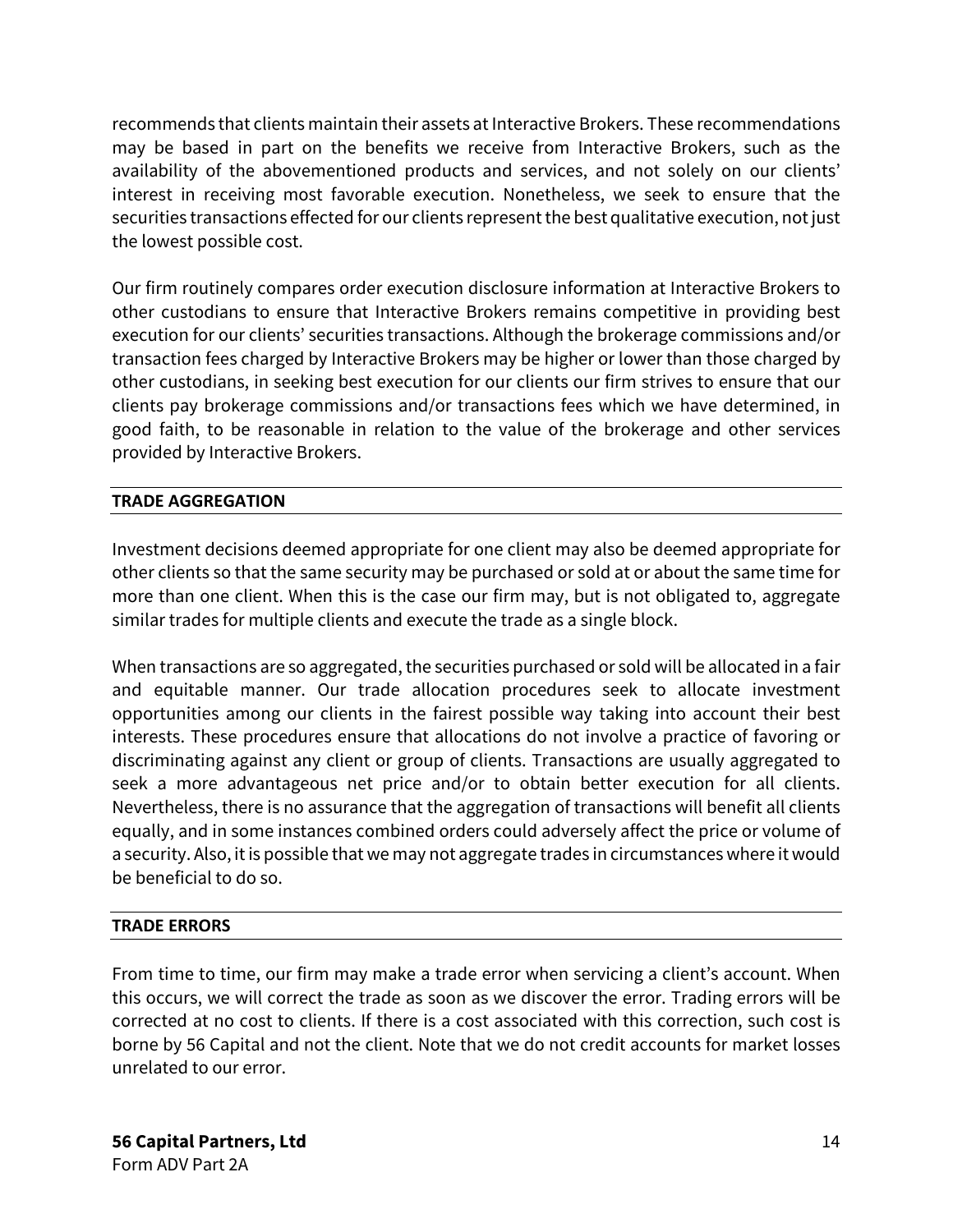## **TRADE TIME NOTIFICATION**

56 Capital requires a 72 hour lead time on any funds client's may request in order to facilitate trading and settlement requirements to also include bank regulation requirements.

# <span id="page-14-0"></span>**Item 13 Review of Accounts**

# **ACCOUNT REVIEWS**

56 Capital reviews the securities held in clients' accounts on at least a weekly basis. 56 Capital conducts account reviews on at least a quarterly basis for clients subscribed to our investment management services. Additional reviews may be triggered by changes in the investment objectives or guidelines for a particular client, activity in the account, economic and market conditions, or specific arrangements with the client.

Formal client review meetings are generally conducted on a regular basis at intervals mutually agreed upon with the client, but no less than annually. During these reviews, any changes in the client's investment objectives are discussed so we can review our previous recommendations and make any necessary adjustments.

### **ACCOUNT REPORTS**

Those clients to whom 56 Capital provides investment management services receive at least quarterly reports from our firm summarizing their account(s) and investment results. Reports may be furnished in writing or electronically as requested by the client.

Clients are provided with transaction confirmation notices and regular quarterly account statements by the qualified custodian with which their account(s) are held. Clients also have direct and continuous access to their account information and related documents via the password-protected website of the qualified custodian. Clients are urged to compare the account statements they receive from their custodian to any written reports received from our firm.

# <span id="page-14-1"></span>**Item 14 Client Referrals and Other Compensation**

### **CLIENT REFERRALS**

56 Capital does not compensate third-parties (or "solicitors") to promote the investment advisory services offered by our firm, because the solicitor would have to satisfy requirements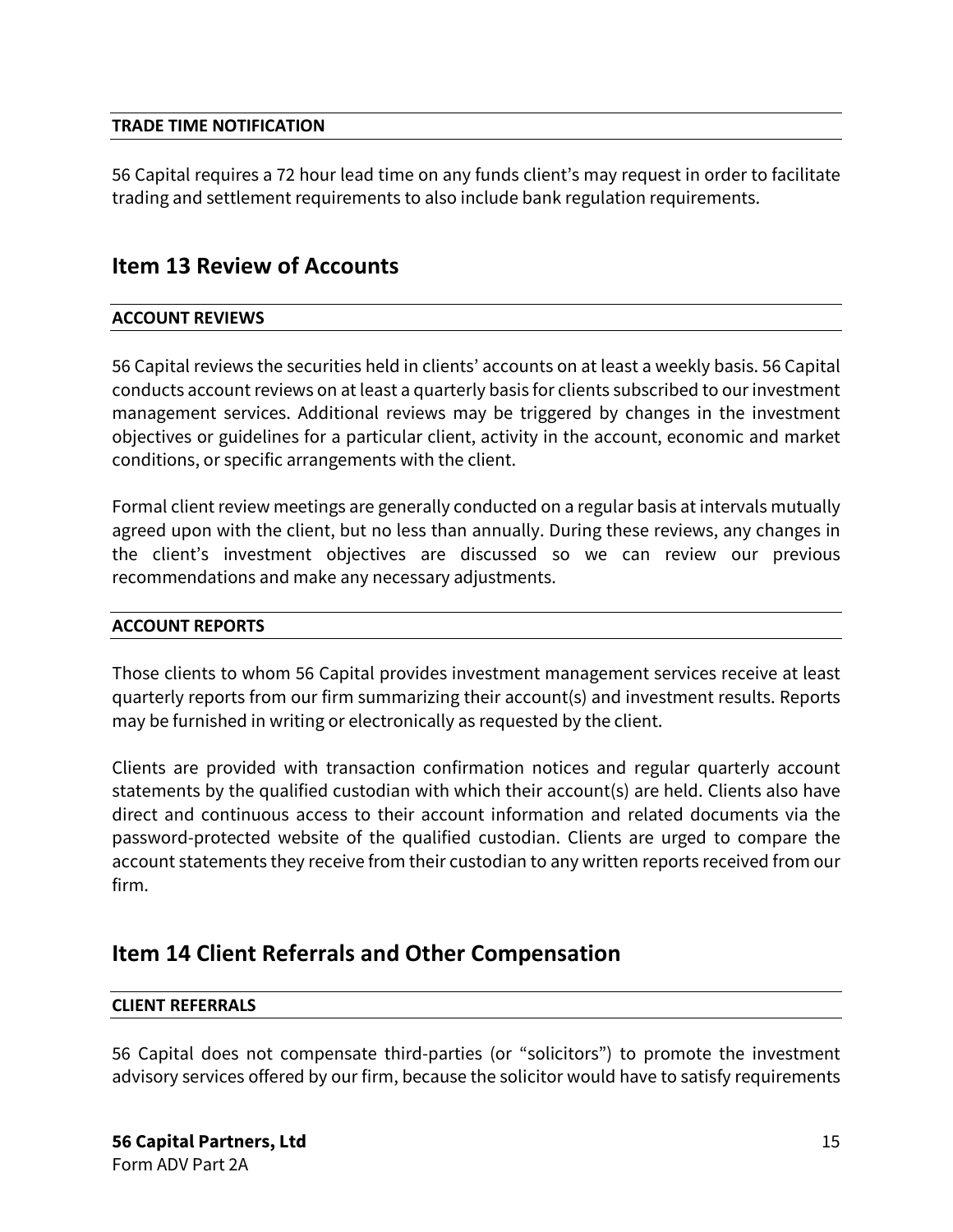under Rule 206(4)-3 of the Advisers Act or similar state rules regarding solicitation arrangements before a cash referral fee could be paid to them.

# **OTHER COMPENSATION**

56 Capital does not receive an economic benefit from anyone who is not a client in exchange for our provision of investment advice or other advisory services, with the exception of research or execution-related products or services that are provided by the custodian that we require our clients to use. Please refer above to Item 12 of this Brochure for additional information on these products or services.

# <span id="page-15-0"></span>**Item 15 Custody**

# **CUSTODY OF CLIENT FUNDS AND SECURITIES**

Qualified custodians can maintain custody of client funds in separate custodial account(s) for each client under the client's name. 56 Capital personnel may assist the client in preparing paperwork to open a new brokerage account at the applicable qualified custodian, but only the client is permitted to authorize, by their signature, the opening of the account. The applicable qualified custodian will generally send an account-opening letter to each client at their physical mailing address after the account is approved.

Although 56 Capital does not have physical custody of client funds or securities, state regulators generally take the position that we have custody of client funds solely as a consequence of our ability to deduct fees from client accounts. In order for us to deduct our advisory fees from client accounts, clients must authorize the deduction of our fees from their managed accounts by the qualified custodian and choose the method by which our fees will be calculated. The client can make this election when the client first opens his or her account with the qualified custodian or at any time or cancel the existing arrangement. Upon deduction of our fees, either our firm or the qualified custodian will send an itemized invoice to the client which includes the formula used to calculate the fee, the amount of assets under management the fee is based on, and the time period covered by the fee.

Clients can access daily, monthly and annual account statements as well as daily trade confirmations through a password protected portion of the qualified custodian's website. Clients will receive account statements no less than quarterly from the qualified custodian by first-class mail. Clients should carefully review the account statements received from the qualified custodian(s) and compare such official custodial statements to any account reports provided by 56 Capital. Any client that does not receive an account statement from the qualified custodian should call our firm immediately so that we can arrange to have another statement sent by the custodian.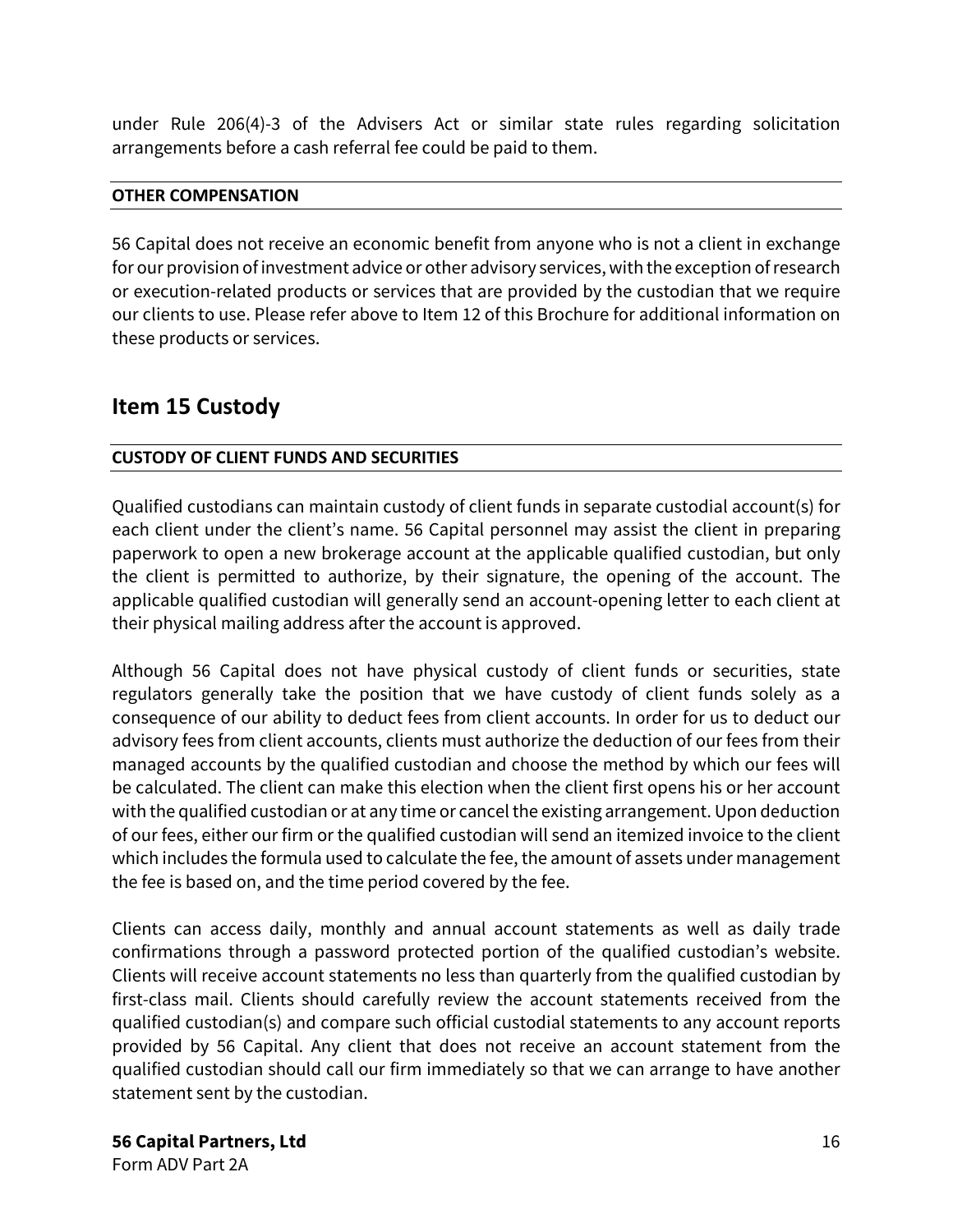Clients can also access information concerning their account(s) and access (and generally change) the settings for their custodian account online. Should the client(s) choose to have 56 Capital make changes on their behalf, 56 Capital retains the right to obtain the client(s) signature(s) to facilitate changes on client(s) account(s) on the client(s) behalf only when requested by the client(s) via a supplemental power of attorney and authorization form supplied by the custodian.

# <span id="page-16-0"></span>**Item 16 Investment Discretion**

# **DISCRETIONARY AUTHORITY**

56 Capital manages client securities portfolios on a discretionary basis. 56 Capital is granted limited discretionary authority in writing by the client at the outset of the advisory relationship. This limited discretionary authorization gives 56 Capital the authority to manage the client's investment assets at our firm's sole discretion and without consulting with the client in advance, subject to the investment objectives, guidelines and restrictions set by the client. This authorization will remain in full force and effect until we receive a written termination notice of the Engagement Agreement from the client.

56 Capital does not have discretionary authority to determine what custodian to use or the amount of commissions that are charged by the custodian.

# <span id="page-16-1"></span>**Item 17 Voting Client Securities**

# **AUTHORITY TO VOTE CLIENT PROXIES**

56 Capital does not accept authority from clients with respect to voting of proxies solicited by, or with respect to, the issuers of any securities held in client portfolios. The qualified custodian holding clients' assets will send all such proxy documents it receives to the client so that the client may take whatever action the client deems appropriate. Clients may contact 56 Capital for consulting assistance regarding proxy issues.

# <span id="page-16-2"></span>**Item 18 Financial Information**

# **REQUIRED DISCLOSURES**

As previously discussed in this brochure, 56 Capital requires limited discretionary authority when providing investment management services if agreed upon in writing with the client.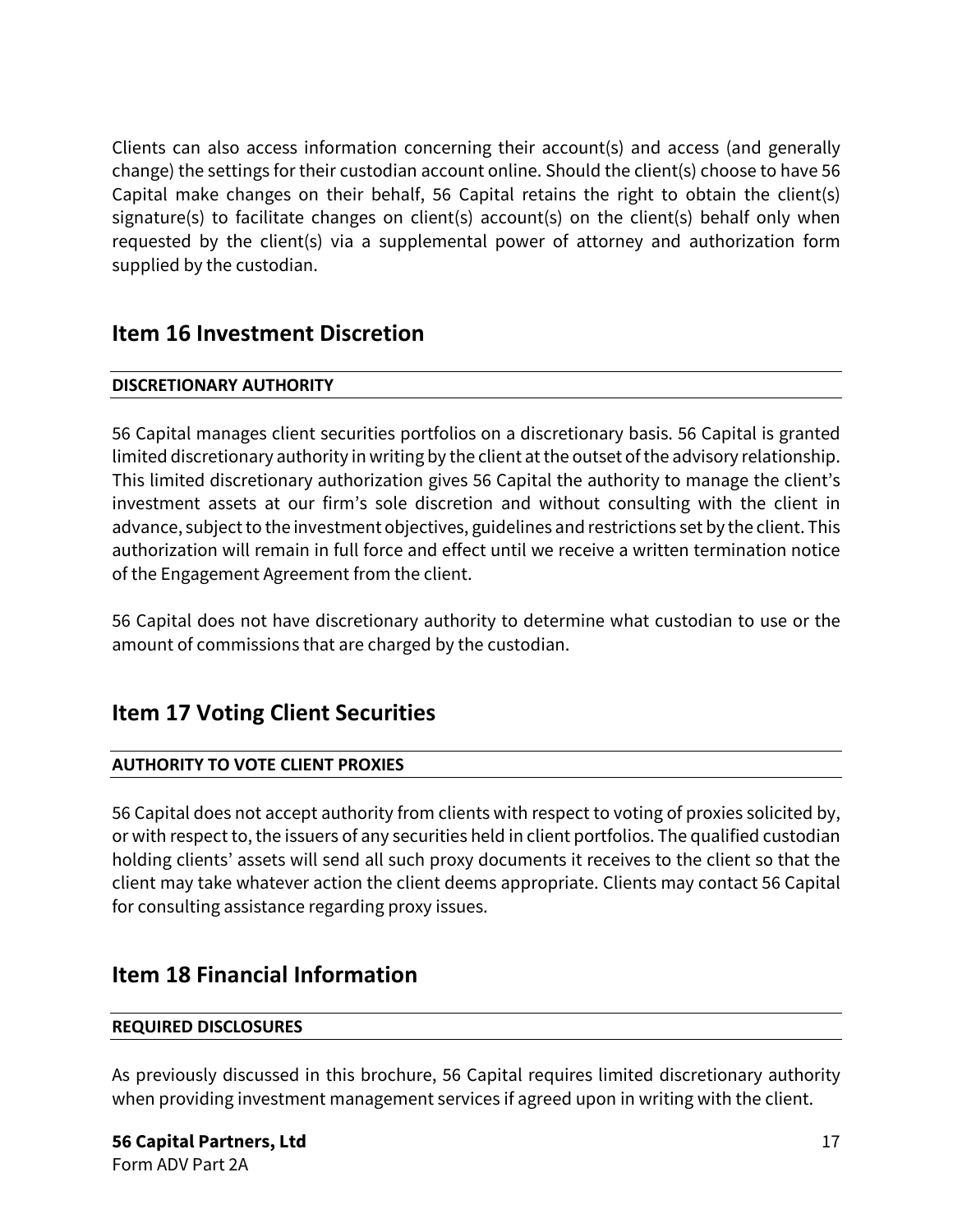56 Capital does not require or solicit prepayment of fees from our clients.

56 Capital has no financial commitments that would impair our firm's ability to meet our contractual and fiduciary commitments to our clients and has not been the subject of a bankruptcy proceeding.

# <span id="page-17-0"></span>**Item 19 Requirements for State-Registered Advisors**

| <b>EXECUTIVE OFFICERS AND MANAGEMENT PERSONS</b> |                                                                                               |  |
|--------------------------------------------------|-----------------------------------------------------------------------------------------------|--|
| Name:                                            | Derek Jacob Martin, CFP®, ChFC®, CLU®, CLTC®, RICP®                                           |  |
| <b>Year of Birth:</b>                            | 1986                                                                                          |  |
| <b>Education:</b>                                | M.B.A., Specialization in Corporate Finance; 2011<br><b>Walden University</b>                 |  |
|                                                  | B.S. Finance and Economics; 2008<br>Kalamazoo College                                         |  |
| <b>Experience:</b>                               | Managing Member<br>56 Capital Partners, Ltd.<br>Dec 2017 - Present                            |  |
|                                                  | Wealth Management Advisor<br>Northwestern Mutual Investment Services<br>March 2012 - Oct 2017 |  |
|                                                  | Officer/Controller<br><b>United States Marine Corps</b><br>Aug 2008 - June 2012               |  |

### **OUTSIDE BUSINESS ACTIVITIES**

Please refer to Item 10 of this Brochure for more information.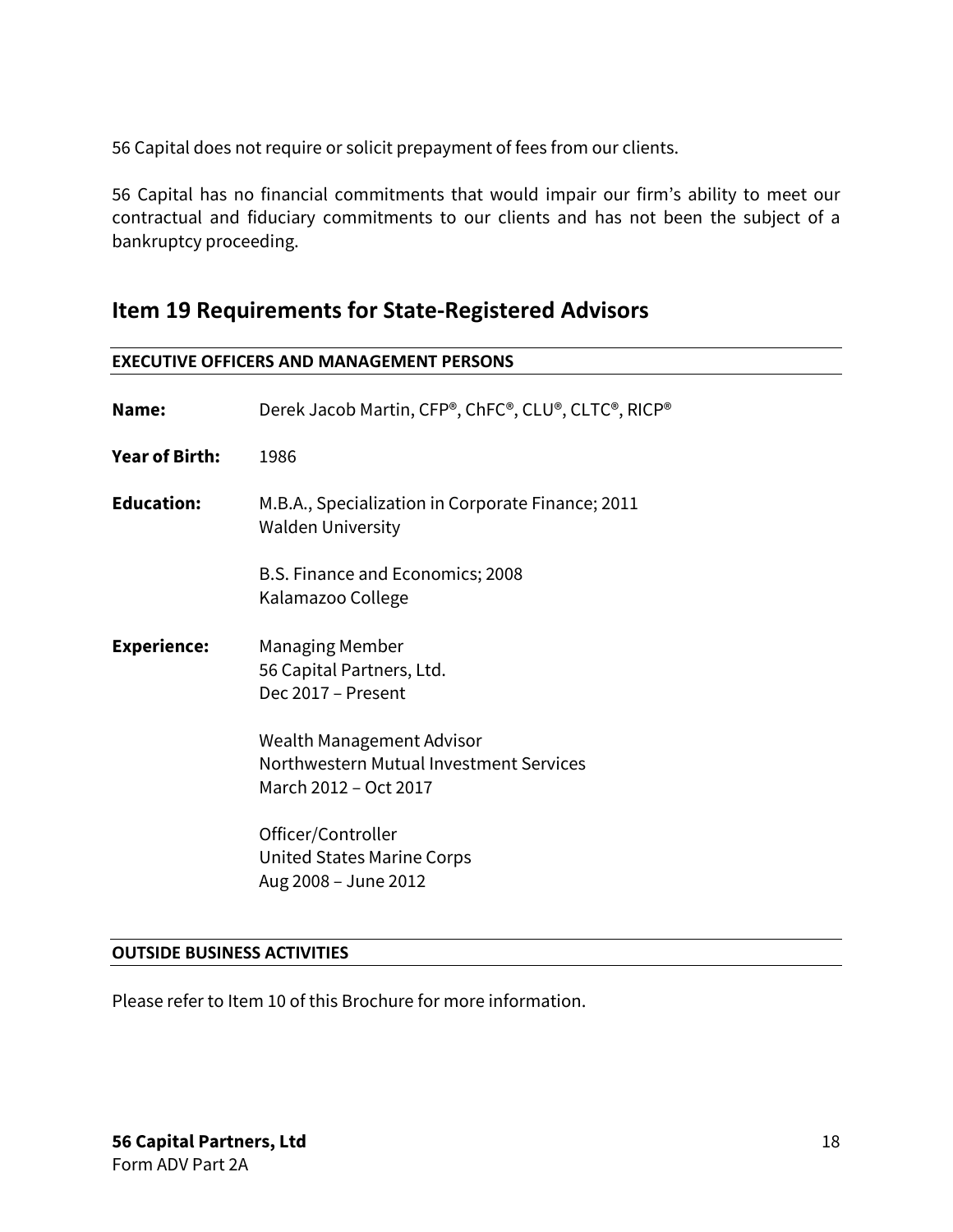### **PERFORMANCE-BASED FEES**

56 Capital does not charge our clients fees based on a share of capital gains on or capital appreciation of the assets in their accounts.

#### **LEGAL OR DISCIPLINARY EVENTS**

Neither 56 Capital nor our management persons have been involved in any legal or disciplinary events that would have a material adverse effect on the integrity of our management or the services we provide to our clients:

- 1. An award of otherwise been found liable in an arbitration claim alleging damages in excess of \$2,500, involving any of the following:
	- (a) An investment or an investment-related business or activity;
	- (b) Fraud, false statement(s), or omissions;
	- (c) Theft, embezzlement, or other wrongful taking of property;
	- (d) Bribery, forgery, counterfeiting, or extortion; or
	- (e) Dishonest, unfair or unethical practices.

*We have nothing to report for this item.*

- 2. An award of otherwise been found liable in a civil, self-regulatory organization, or administrative proceeding involving any of the following:
	- (a) An investment or an investment-related business or activity;
	- (b) Fraud, false statement(s), or omissions;
	- (c) Theft, embezzlement, or other wrongful taking of property;
	- (d) Bribery, forgery, counterfeiting, or extortion; or
	- (e) Dishonest, unfair or unethical practices.

*We have nothing to report for this item.*

#### **ISSUERS OF SECURITIES**

Neither 56 Capital nor our management persons have any relationships or arrangements with any issuers of securities.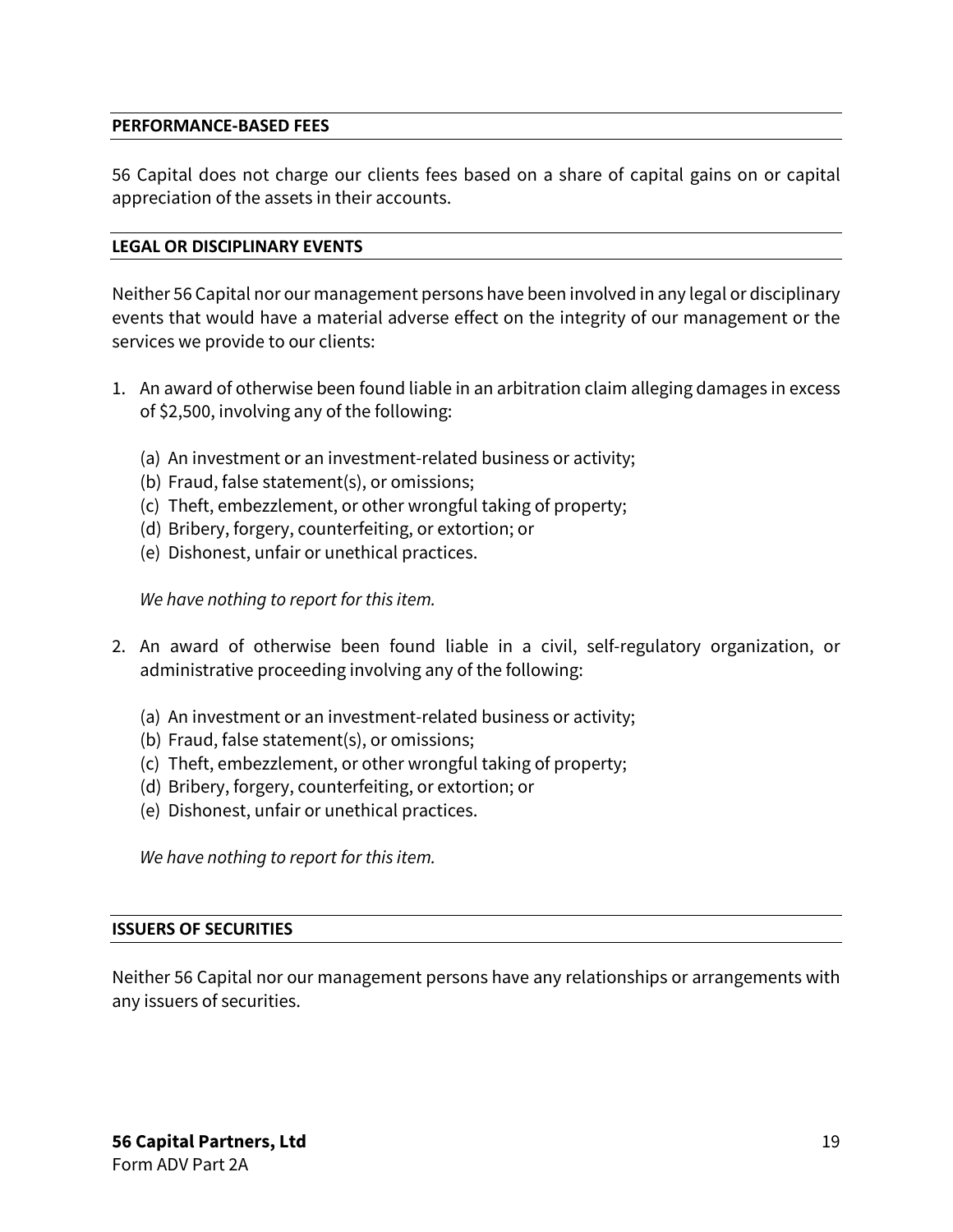<span id="page-19-0"></span>**Form ADV Part 2B: Brochure Supplement Item 1 Cover Page**

# 56 CAPITAL<br>56 PARTNERS

# **56 Capital Partners, Ltd.**

1465 Kelly Johnson Blvd, Suite 320 Colorado Springs, CO 80920 **[www.56capitalpartners.com](http://www.56capitalpartners.com/)** 

This brochure supplement provides information about Mr. Derek Martin that supplements the 56 Capital Partners, Ltd. Firm Brochure. You should have received a copy of that Brochure. Please contact our firm at 719-418-3773 and/or [Derek@56CapitalPartners.com](mailto:Derek@56CapitalPartners.com) if you did not receive 56 Capital Partners, Ltd.'s Brochure or if you have any questions about the contents of this supplement.

Additional information about Mr. Derek Martin mentioned in this brochure supplement is available on the SEC's website a[t www.adviserinfo.sec.gov](http://www.adviserinfo.sec.gov/) by searching the Mr. Derek Martin's CRD# 6059805.

Effective Date: March 21, 2022

**SUPERVISED PERSONS:** Derek Martin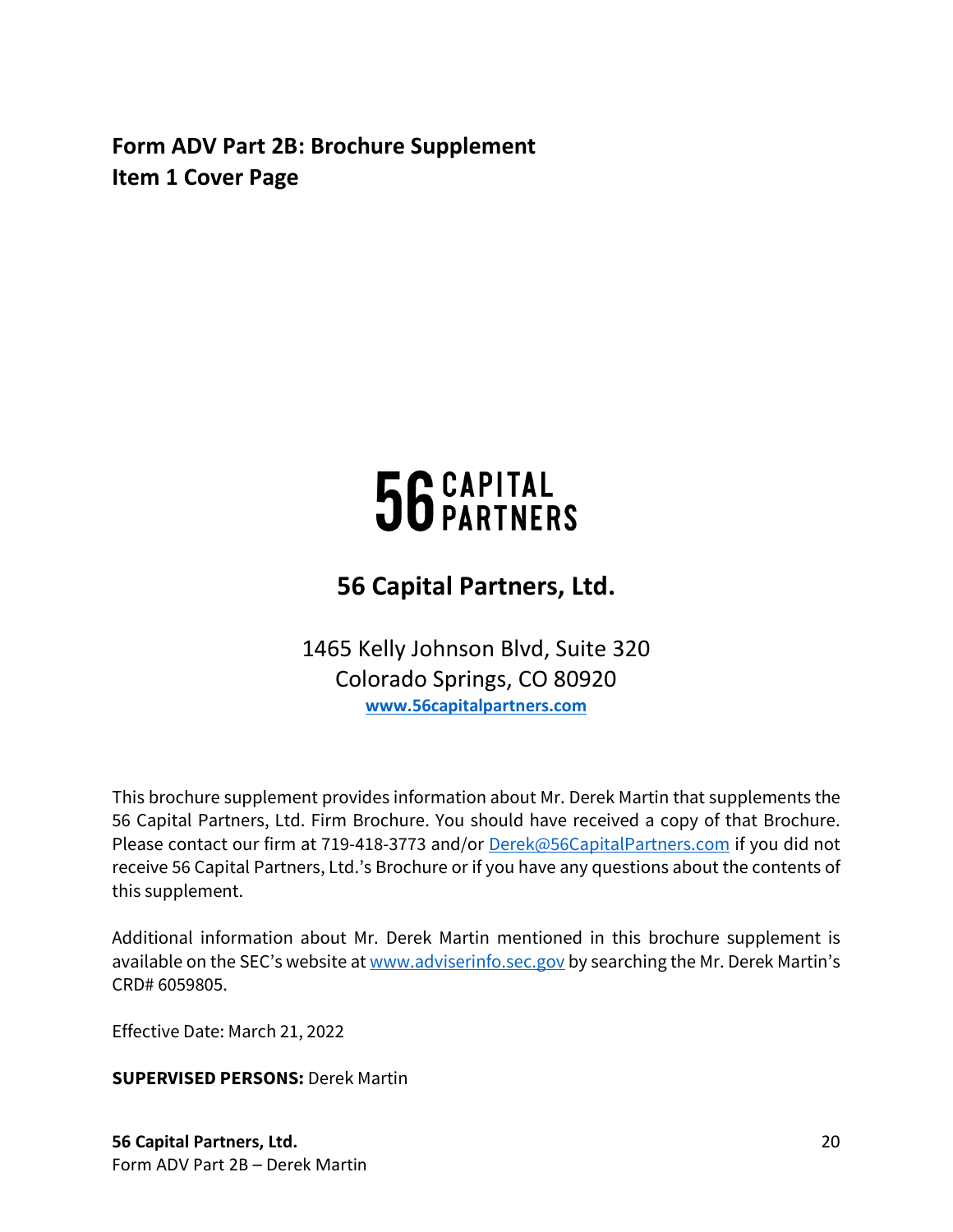#### **ITEM 2 EDUCATIONAL BACKGROUND AND BUSINESS EXPERIENCE**

| Name:                 | Derek Jacob Martin, CFP®, ChFC®, CLU®, CLTC®, RICP®                                           |
|-----------------------|-----------------------------------------------------------------------------------------------|
| <b>Year of Birth:</b> | 1986                                                                                          |
| <b>Education:</b>     | M.B.A., Specialization in Corporate Finance; 2011<br>Walden University                        |
|                       | B.S. Finance and Economics; 2008<br>Kalamazoo College                                         |
| <b>Experience:</b>    | Managing Member<br>56 Capital Partners, Ltd.<br>Dec 2017 - Present                            |
|                       | Wealth Management Advisor<br>Northwestern Mutual Investment Services<br>March 2012 - Oct 2017 |
|                       | Officer/Controller<br>United States Marine Corps                                              |

Aug 2008 – June 2012

**Certified Financial Planner (CFP®).** The CERTIFIED FINANCIAL PLANNER™, CFP® and federally registered CFP (with flame design) marks (collectively, the "CFP® marks") are professional certification marks granted in the United States by Certified Financial Planner Board of Standards, Inc. ("CFP Board"). The CFP® certification is a voluntary certification; no federal or state law or regulation requires financial planners to hold CFP® certification. It is recognized in the United States and a number of other countries for its (1) high standard of professional education; (2) stringent code of conduct and standards of practice; and (3) ethical requirements that govern professional engagements with clients. Currently, more than 71,000 individuals have obtained CFP® certification in the United States. To attain the right to use the CFP® marks, an individual must satisfactorily fulfill the following requirements: (1) Complete an advanced college-level course of study addressing the financial planning subject areas that CFP Board's studies have determined as necessary for the competent and professional delivery of financial planning services, and attain a Bachelor's Degree from a regionally accredited United States college or university (or its equivalent from a foreign university). CFP Board's financial planning subject areas include insurance planning and risk management, employee benefits planning, investment planning, income tax planning, retirement planning, and estate planning; (2) Pass the comprehensive CFP® Certification Examination. The examination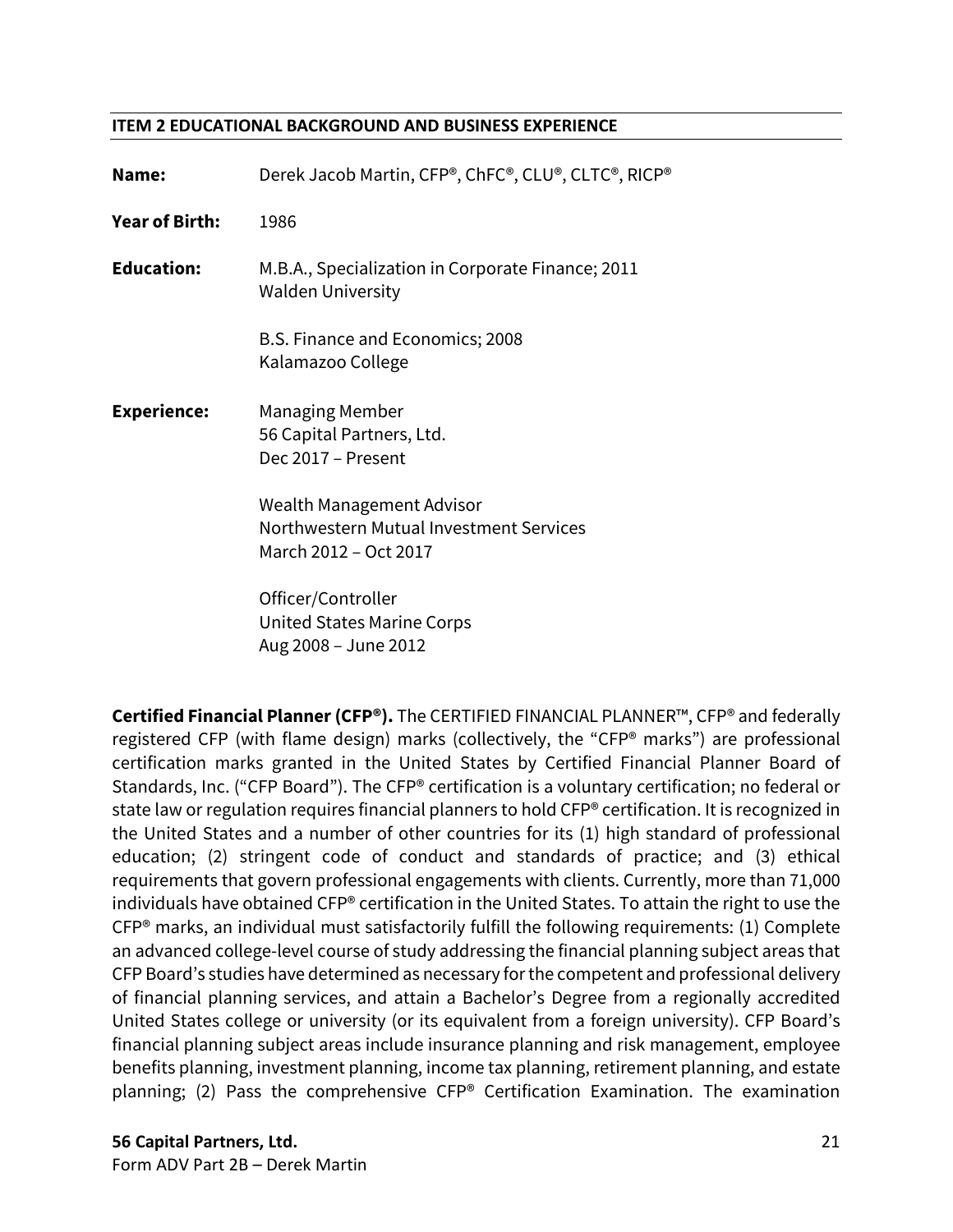includes case studies and client scenarios designed to test one's ability to correctly diagnose financial planning issues and apply one's knowledge of financial planning to real world circumstances; (3) Complete at least three years of full-time financial planning-related experience (or the equivalent, measured as 2,000 hours per year); and (4) Agree to be bound by CFP Board's Standards of Professional Conduct, a set of documents outlining the ethical and practice standards for CFP® professionals.

Individuals who become certified must complete the following ongoing education and ethics requirements in order to maintain the right to continue to use the CFP® marks: (1) Complete 30 hours of continuing education hours every two years, including two hours on the Code of Ethics and other parts of the Standards of Professional Conduct, to maintain competence and keep up with developments in the financial planning field; and (2) Renew an agreement to be bound by the Standards of Professional Conduct. The Standards prominently require that CFP® professionals provide financial planning services at a fiduciary standard of care. This means CFP® professionals must provide financial planning services in the best interests of their clients.

CFP® professionals who fail to comply with the above standards and requirements may be subject to CFP Board's enforcement process, which could result in suspension or permanent revocation of their CFP® certification.

**Chartered Financial Consultant (ChFC®).** The ChFC® designation is issued by The American College to professionals who have completed coursework in various areas of personal financial planning. The designation requires the completion of seven mandatory courses which include the following disciplines: financial, insurance, retirement and estate planning; income taxation, investments and application of financial planning; as well as two elective courses involving the application of the aforementioned disciplines. ChFC® designation recipients must successfully complete all courses and exams, meet experience requirements and ethics standards, and agree to comply with The American College Code of Ethics and Procedures. Participation in the Professional Recertification Program is also required.

**Chartered Life Underwriter (CLU®).** The CLU® designation is issued by The American College to professionals who specialize in life insurance planning. CLU® designation recipients must successfully complete eight courses and exams, meet experience requirements and ethics standards, and agree to comply with The American College Code of Ethics and Procedures. Participation in the Professional Recertification Program is also required.

**Certification for Long-Term Care (CLTC®).** The CLTC® designation is granted by the Corporation for Long-term Care Certification to professionals who have completed a rigorous multidisciplinary course and examination that focuses on long-term care. The program focuses on the discipline of extended care planning and provides long-term care professionals with the critical tools necessary to discuss the subject of longevity and its consequences on their client's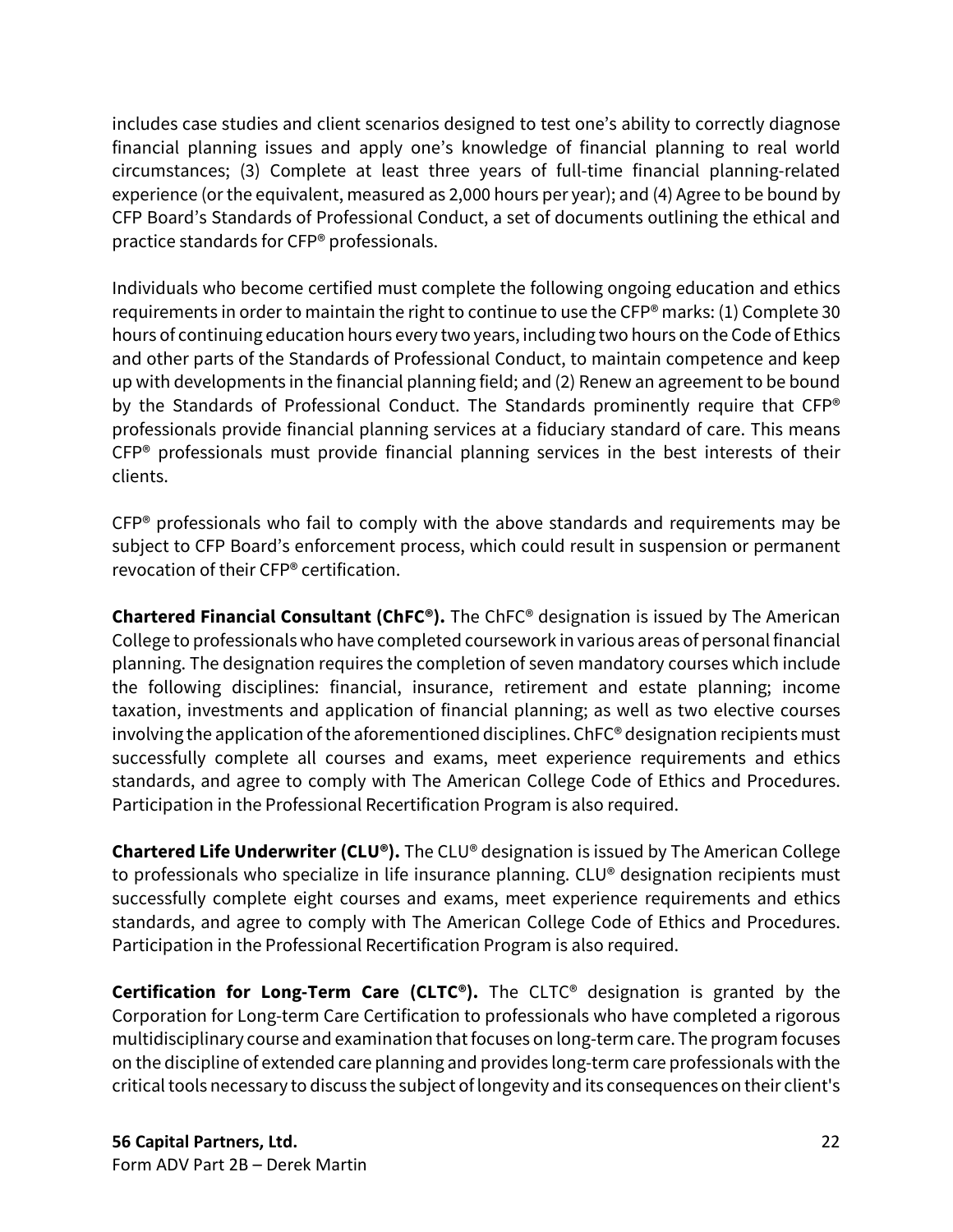family and finances. To maintain this designation, recipients must satisfy continuing education requirements and adhere to the CLTC Code of Professional Responsibility.

**Retirement Income Certified Professional (RICP®).** The RICP® designation is issued by The American College to advisors who have completed coursework in how to structure effective retirement income plans, how to mitigate risks to the plan, and how to create a sustainable stream of income to last throughout a client's retirement years. Recipients must complete all three courses of the program, meet experience requirements, and agree to comply with The American College Code of Ethics and Procedures. Participation in the Professional Recertification Program is also required.

# **ITEM 3 DISCIPLINARY INFORMATION**

Mr. Martin has not been involved in any legal or disciplinary events that are material to a client's or prospective client's evaluation of the integrity of our firm:

1. A criminal or civil action in a domestic, foreign or military court of competent jurisdiction.

*We do not have anything to report for this item.*

2. An administrative proceeding before the SEC, any other federal regulatory agency, any state regulatory agency, or any foreign financial regulatory authority.

*We do not have anything to report for this item.*

3. A self-regulatory organization (SRO) proceeding.

*We do not have anything to report for this item.*

4. Any other hearing or formal adjudication in which a professional attainment, designation, or license was revoked or suspended because of a violation of rules relating to professional conduct.

*We do not have anything to report for this item.*

# **ITEM 4 OTHER BUSINESS ACTIVITIES**

Mr. Martin is a licensed insurance agent and may offer insurance products and receive customary fees as a result of insurance sales. A conflict of interest arises as Mr. Martin may recommend insurance products to clients and insurance sales create an incentive to recommend products that may not necessarily be in the best interests of the client. Mr. Martin's recommendations will always be in the client's best interest, and the client always has the right to accept or reject any recommendations made by Mr. Martin and the right to effect their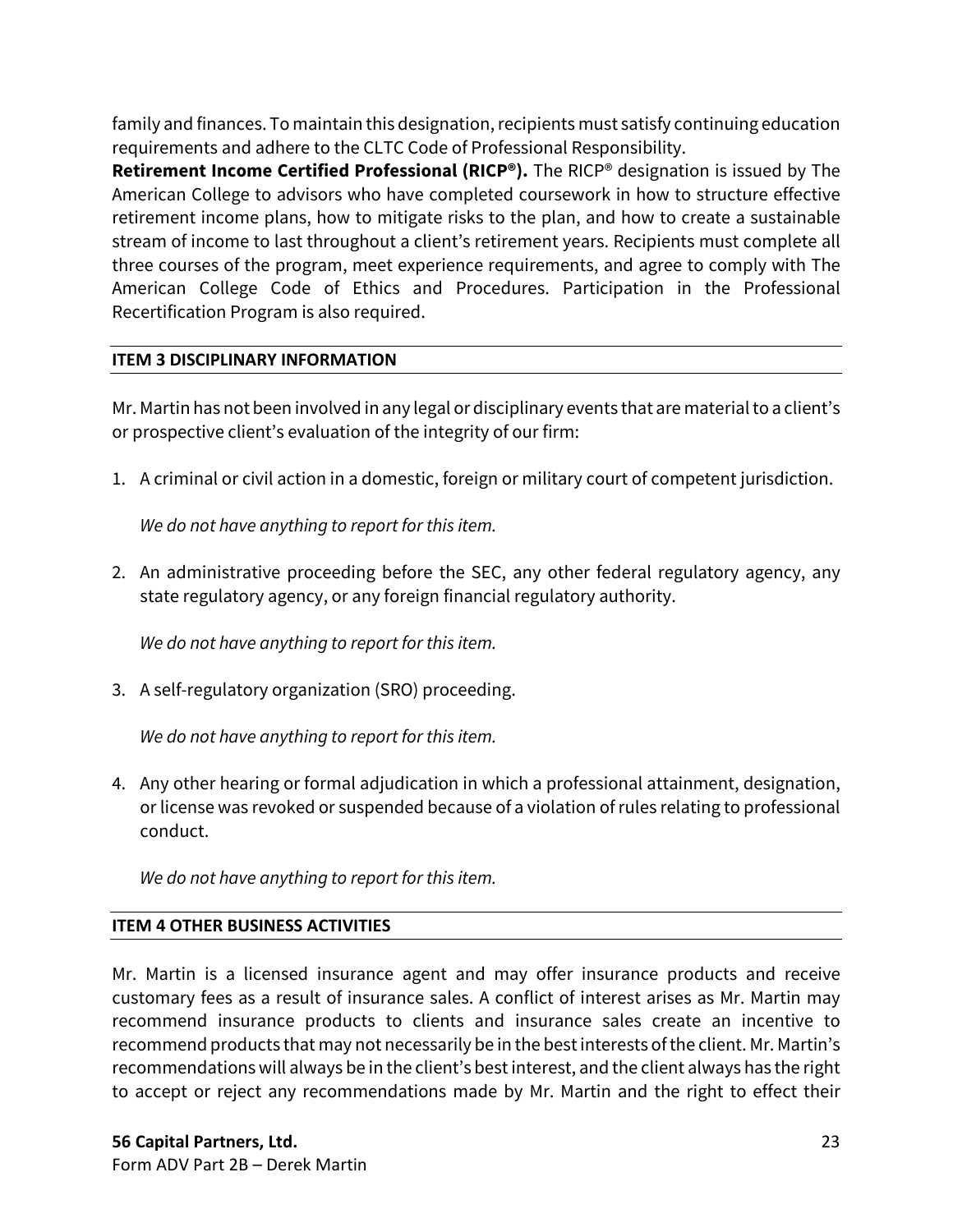transactions through the professional of their choice.He spends approximately 10% of his time on this activity.

Mr. Martin also controls 56 Capital Partners F&C LTD, a registered commodity trading advisor, and may purchase commodities and/or futures on behalf of and mange accounts for client(s) that are also client(s) of the Advisor.

# **ITEM 5 ADDITIONAL COMPENSATION**

Mr. Martin does not receive any additional compensation, apart from his regular salary and bonuses, that is based, all or in part, on the number or amount of sales, client referrals, or new accounts. Mr. Martin does not receive any economic benefit from anyone who is not a client for providing advisory services.

# **ITEM 6 SUPERVISION**

Mr. Derek Martin is the sole principal and Chief Compliance Officer ("CCO") of our firm and as such has no internal supervision placed over him. He is, however, bound by our firm's Code of Ethics and will adhere to the firm's compliance policies and procedures. The CCO may be contacted at 719-418-3773 or [Derek@56CapitalPartners.com.](mailto:Derek@56CapitalPartners.com)

# **ITEM 7 REQUIREMENTS FOR STATE-REGISTERED ADVISERS**

Mr. Martin has not been involved in any legal or disciplinary events that are material to a client's or prospective client's evaluation of the integrity of our firm:

- 1. An award of otherwise been found liable in an arbitration claim alleging damages in excess of \$2,500, involving any of the following:
	- (a) An investment or an investment-related business or activity;
	- (b) Fraud, false statement(s), or omissions;
	- (c) Theft, embezzlement, or other wrongful taking of property;
	- (d) Bribery, forgery, counterfeiting, or extortion; or
	- (e) Dishonest, unfair or unethical practices.

*We have nothing to report for this item.*

- 2. An award of otherwise been found liable in a civil, self-regulatory organization, or administrative proceeding involving any of the following:
	- (a) An investment or an investment-related business or activity;
	- (b) Fraud, false statement(s), or omissions;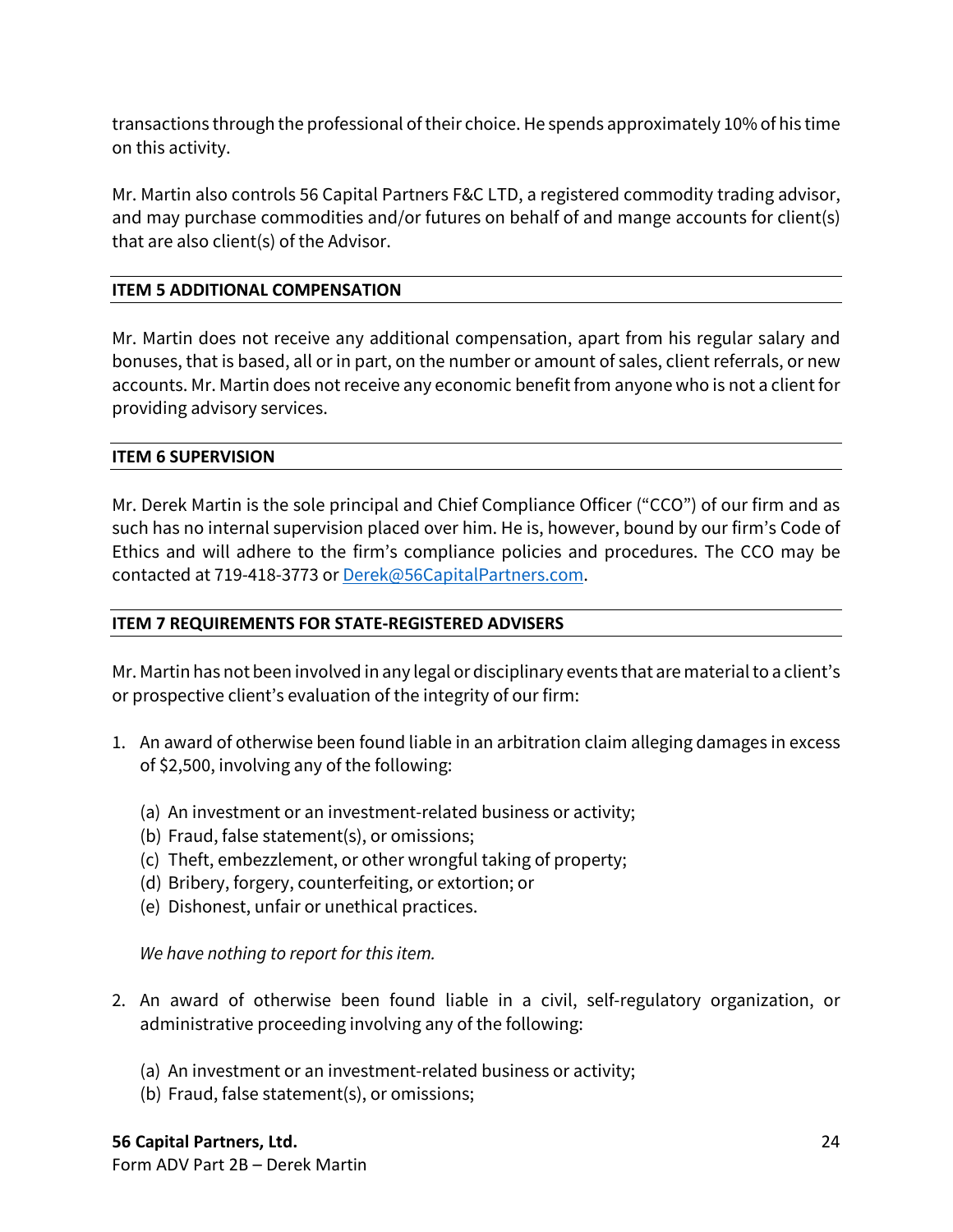- (c) Theft, embezzlement, or other wrongful taking of property;
- (d) Bribery, forgery, counterfeiting, or extortion; or
- (e) Dishonest, unfair or unethical practices.

*We have nothing to report for this item.*

Mr. Martin has not been subject of a bankruptcy petition.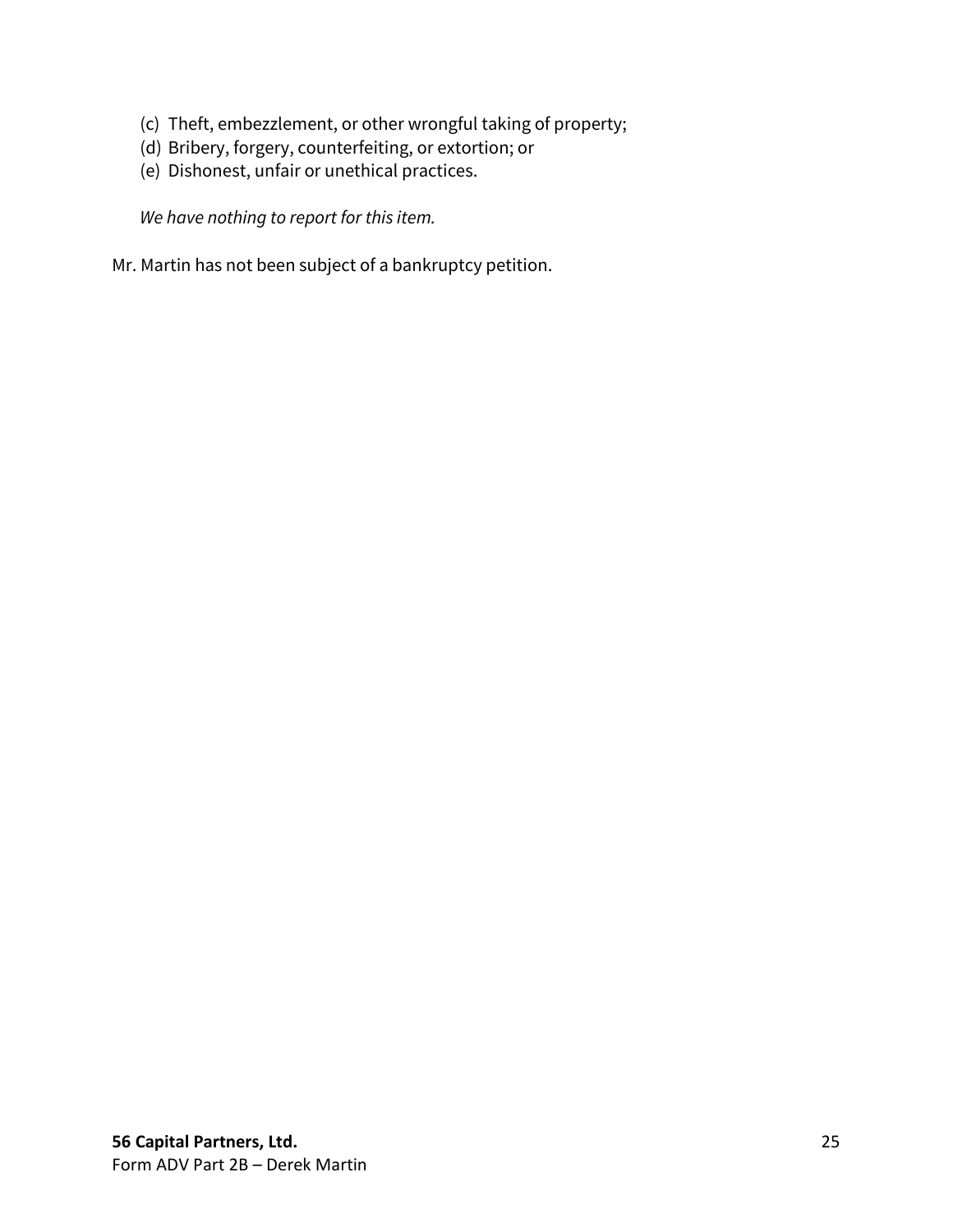<span id="page-25-0"></span>**Form ADV Part 2B: Brochure Supplement Item 1 Cover Page**

# 56 CAPITAL

# **56 Capital Partners, Ltd.**

1465 Kelly Johnson Blvd, Suite 320 Colorado Springs, CO 80920 **[www.56capitalpartners.com](http://www.56capitalpartners.com/)** 

This brochure supplement provides information about Mrs. Erin Watkins that supplements the 56 Capital Partners, Ltd. Firm Brochure. You should have received a copy of that Brochure. Please contact our firm at 719-418-3773 and/or [Derek@56CapitalPartners.com](mailto:Derek@56CapitalPartners.com) if you did not receive 56 Capital Partners, Ltd.'s Brochure or if you have any questions about the contents of this supplement.

Additional information about Mrs. Erin Watkins mentioned in this brochure supplement is available on the SEC's website a[t www.adviserinfo.sec.gov](http://www.adviserinfo.sec.gov/) by searching the Mrs. Erin Watkins' CRD# 6175779.

Effective Date: March 3, 2021

# **SUPERVISED PERSONS:** Erin Watkins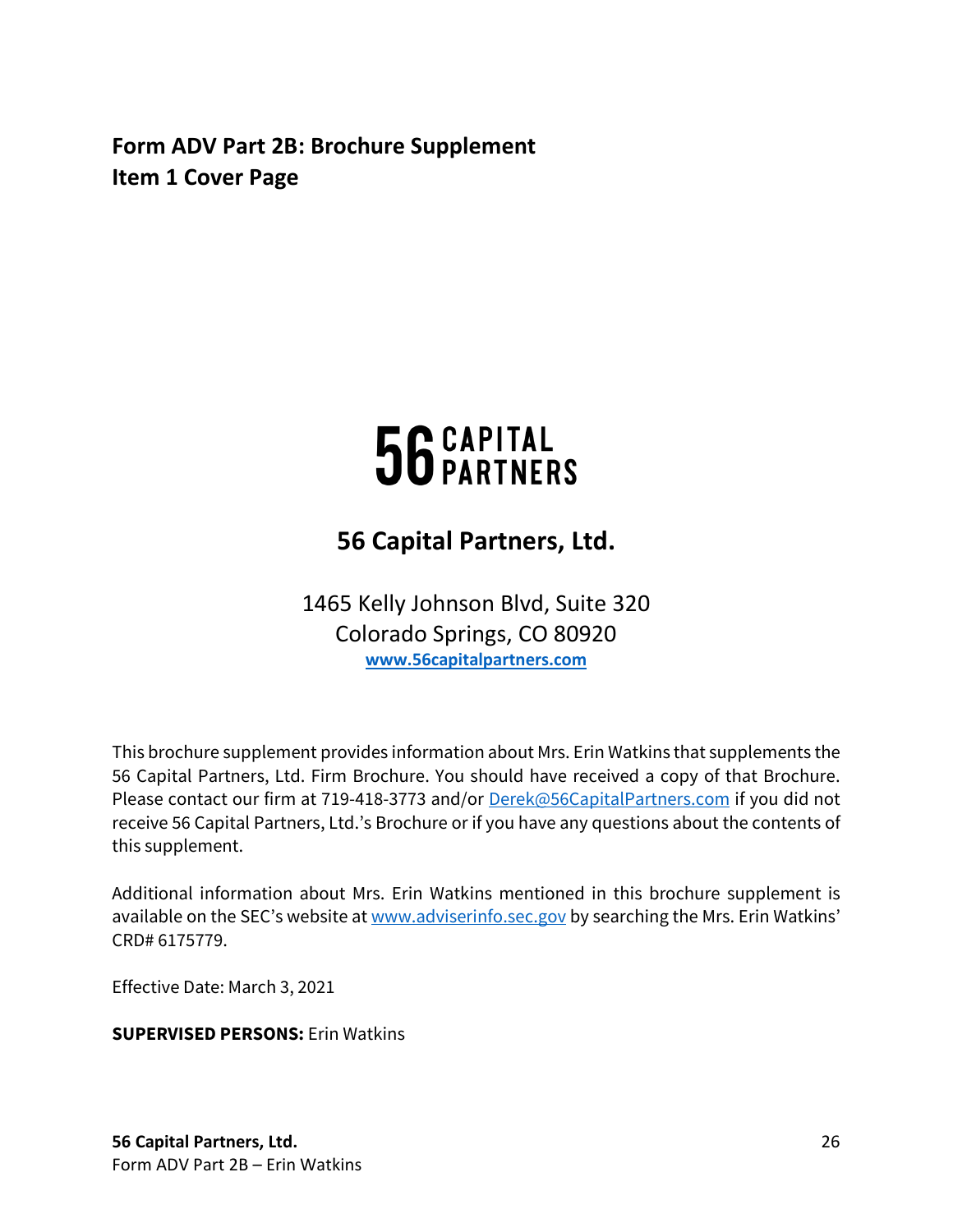#### **ITEM 2 EDUCATIONAL BACKGROUND AND BUSINESS EXPERIENCE**

| Name:             | <b>Erin Renee Watkins</b>                                                             |
|-------------------|---------------------------------------------------------------------------------------|
| Year of Birth:    | 1986                                                                                  |
| <b>Education:</b> | Bachelor's Degree in Finance; 2010<br>Georgia Southern University                     |
| Experience:       | <b>Chief Operations Officer</b><br>56 Capital Partners, Ltd.<br>Jan 2020 - Present    |
|                   | Investment Adviser Representative<br>56 Capital Partners, Ltd.<br>Dec 2017 - Dec 2019 |
|                   | Associate Wealth Management Advisor<br>Northwestern Mutual<br>Feb 2013 – Dec 2017     |

### **ITEM 3 DISCIPLINARY INFORMATION**

Mrs. Watkins has not been involved in any legal or disciplinary events that are material to a client's or prospective client's evaluation of the integrity of our firm:

1. A criminal or civil action in a domestic, foreign or military court of competent jurisdiction.

*We do not have anything to report for this item.*

2. An administrative proceeding before the SEC, any other federal regulatory agency, any state regulatory agency, or any foreign financial regulatory authority.

*We do not have anything to report for this item.*

3. A self-regulatory organization (SRO) proceeding.

*We do not have anything to report for this item.*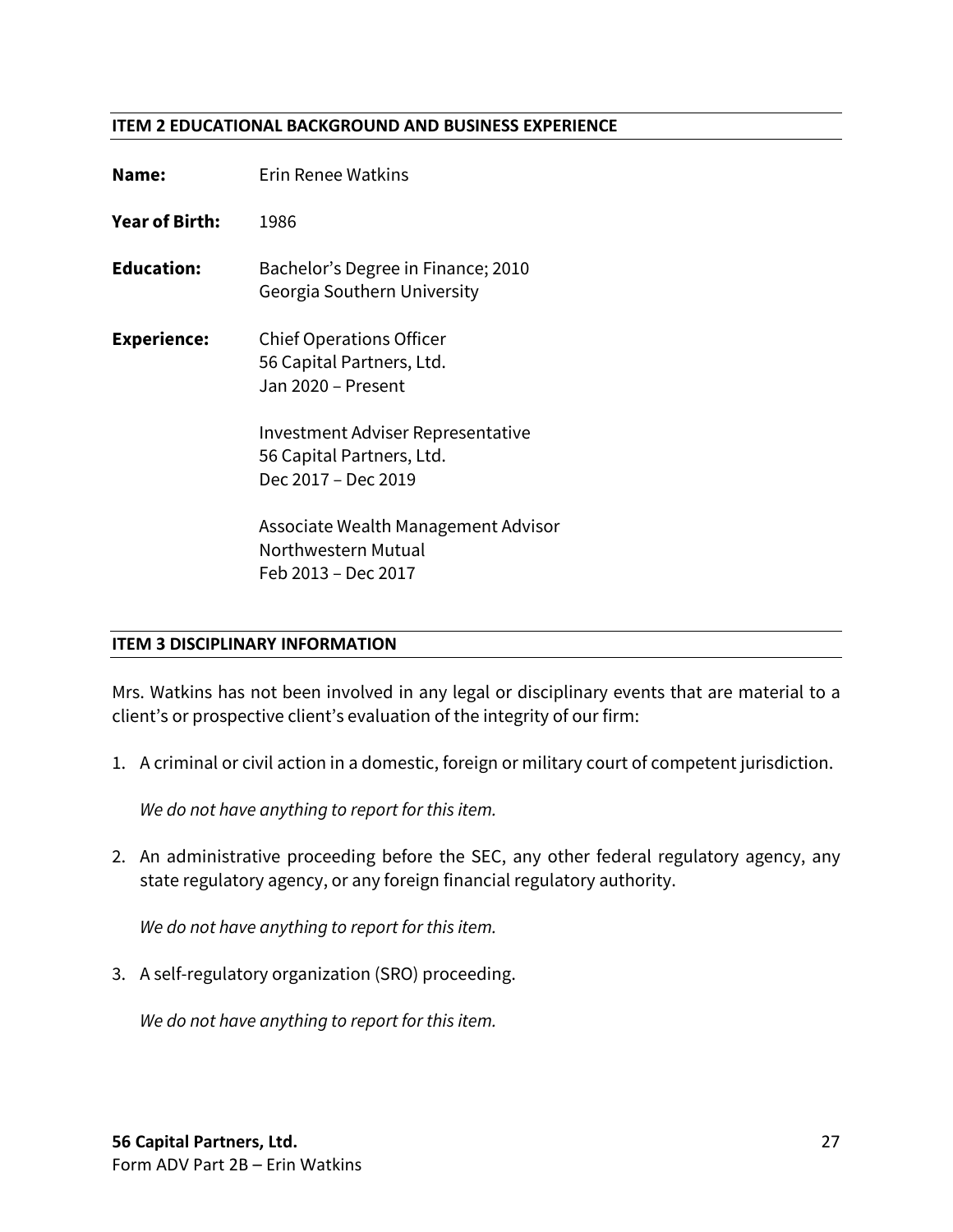4. Any other hearing or formal adjudication in which a professional attainment, designation, or license was revoked or suspended because of a violation of rules relating to professional conduct.

*We do not have anything to report for this item.*

## **ITEM 4 OTHER BUSINESS ACTIVITIES**

Mrs. Watkins is a licensed insurance agent and may offer insurance products and receive customary fees as a result of insurance sales. A conflict of interest arises as Mrs. Watkins may recommend insurance products to clients and insurance sales create an incentive to recommend products that may not necessarily be in the best interests of the client. Mrs. Watkins'recommendations will always be in the client's best interest, and the client always has the right to accept or reject any recommendations made by Mrs. Watkins and the right to effect their transactions through the professional of their choice. She spends approximately 10% of her time on this activity.

# **ITEM 5 ADDITIONAL COMPENSATION**

Mrs. Watkins does not receive any additional compensation, apart from her regular salary and bonuses, that is based, all or in part, on the number or amount of sales, client referrals, or new accounts. Mrs. Watkins does not receive any economic benefit from anyone who is not a client for providing advisory services.

### **ITEM 6 SUPERVISION**

The Chief Compliance Officer ("CCO"), Mr. Derek Martin, supervises and monitors the advisory and personal trading activities of Mrs. Watkins for compliance with federal and/or state securities laws. The CCO may be contacted at 719-418-3773 or by email at [Derek@56CapitalPartners.com.](mailto:Derek@56CapitalPartners.com)

### **ITEM 7 REQUIREMENTS FOR STATE-REGISTERED ADVISERS**

Mrs. Watkins has not been involved in any legal or disciplinary events that are material to a client's or prospective client's evaluation of the integrity of our firm:

- 1. An award of otherwise been found liable in an arbitration claim alleging damages in excess of \$2,500, involving any of the following:
	- (a) An investment or an investment-related business or activity;
	- (b) Fraud, false statement(s), or omissions;
	- (c) Theft, embezzlement, or other wrongful taking of property;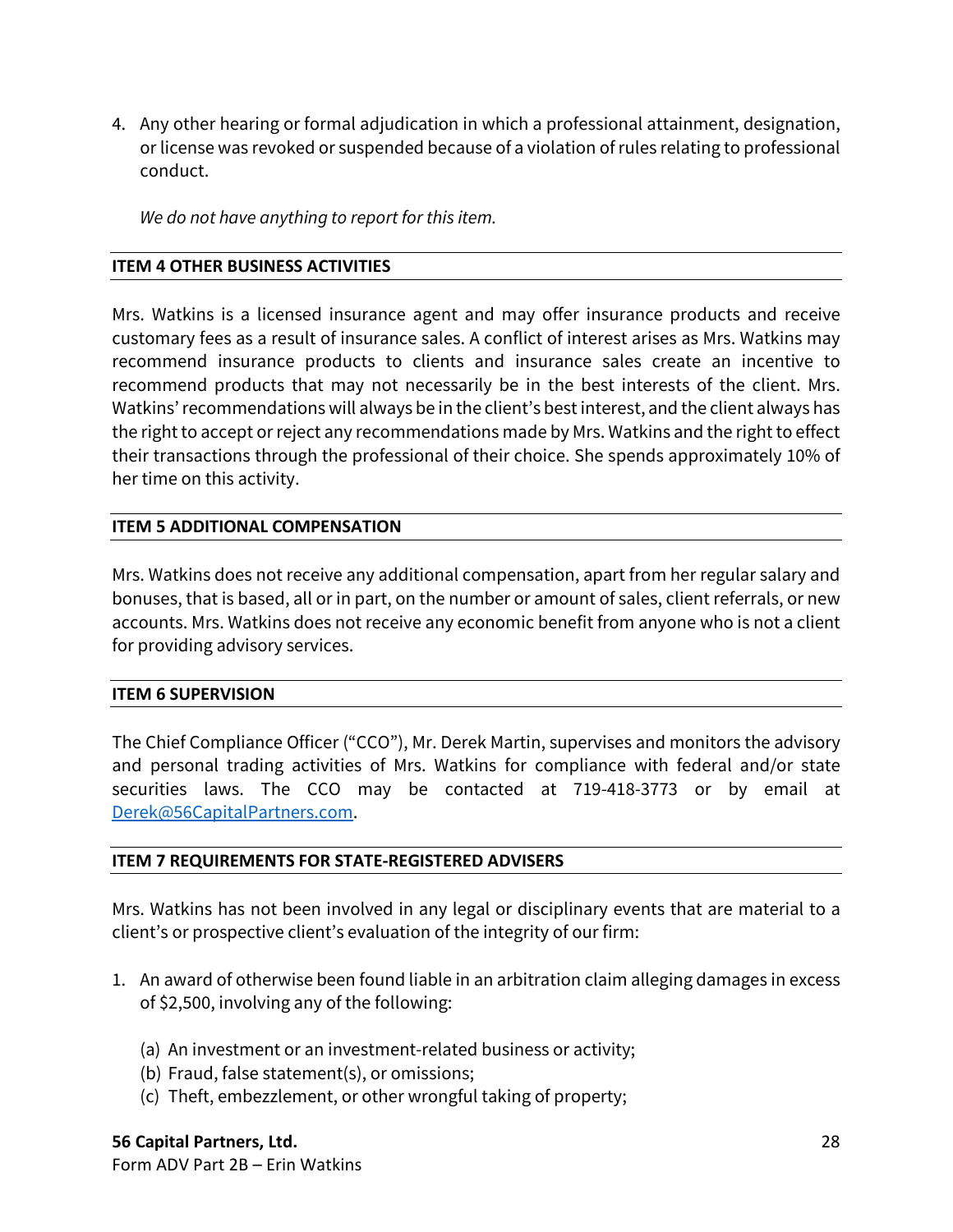- (d) Bribery, forgery, counterfeiting, or extortion; or
- (e) Dishonest, unfair or unethical practices.

# *We have nothing to report for this item.*

- 2. An award of otherwise been found liable in a civil, self-regulatory organization, or administrative proceeding involving any of the following:
	- (a) An investment or an investment-related business or activity;
	- (b) Fraud, false statement(s), or omissions;
	- (c) Theft, embezzlement, or other wrongful taking of property;
	- (d) Bribery, forgery, counterfeiting, or extortion; or
	- (e) Dishonest, unfair or unethical practices.

*We have nothing to report for this item.*

Mrs. Watkins has not been subject of a bankruptcy petition.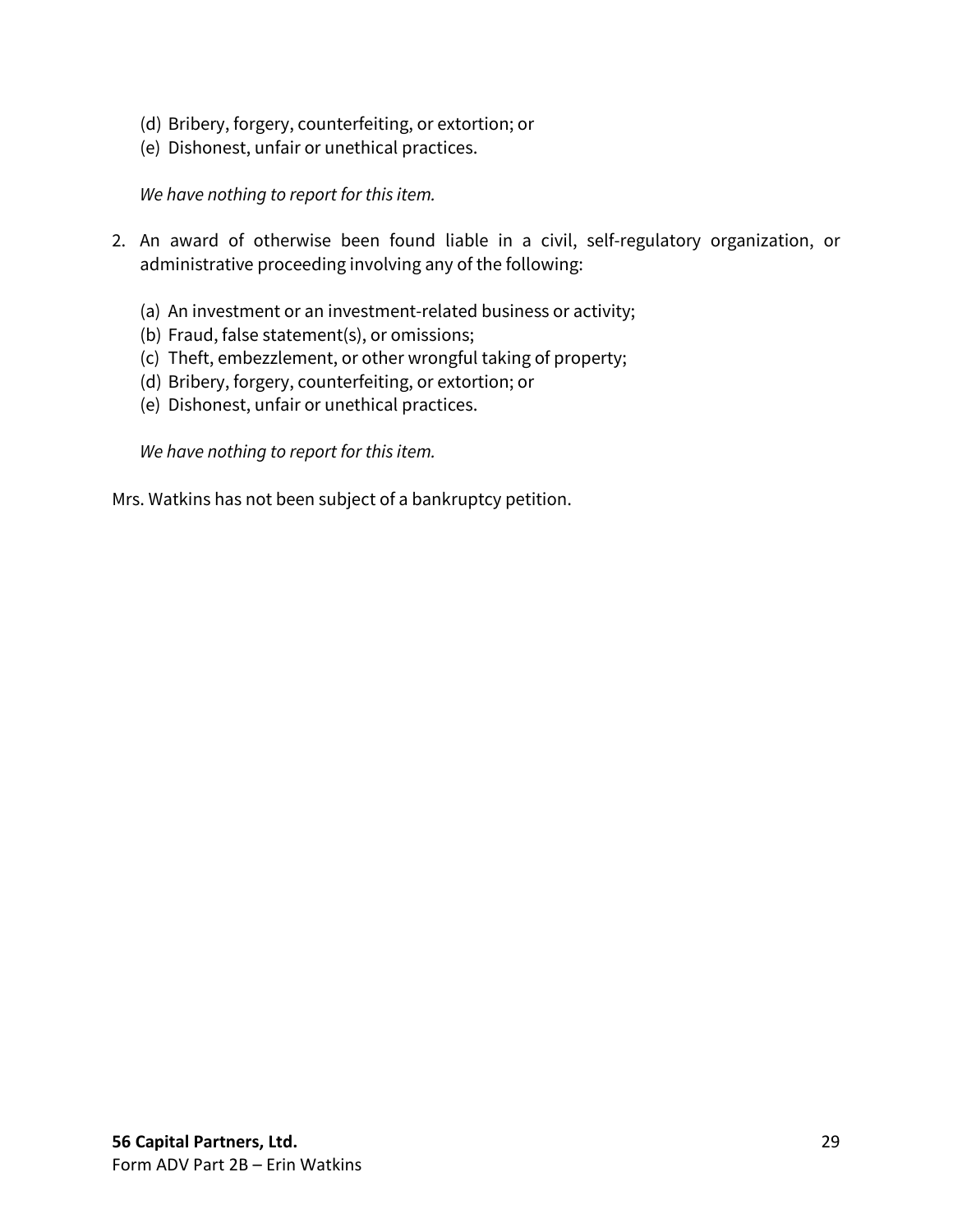<span id="page-29-0"></span>**Form ADV Part 2B: Brochure Supplement Item 1 Cover Page**

# 56 CAPITAL

# **56 Capital Partners, Ltd.**

1465 Kelly Johnson Blvd, Suite 320 Colorado Springs, CO 80920 **[www.56capitalpartners.com](http://www.56capitalpartners.com/)** 

This brochure supplement provides information about Ms. Tiffany Austin that supplements the 56 Capital Partners, Ltd. Firm Brochure. You should have received a copy of that Brochure. Please contact our firm at 719-418-3773 and/or [Derek@56CapitalPartners.com](mailto:Derek@56CapitalPartners.com) if you did not receive 56 Capital Partners, Ltd.'s Brochure or if you have any questions about the contents of this supplement.

Additional information about Ms. Tiffany Austin mentioned in this brochure supplement is available on the SEC's website a[t www.adviserinfo.sec.gov](http://www.adviserinfo.sec.gov/) by searching the Ms. Tiffany Austin's CRD# 7264327.

Effective Date: March 3, 2021

**SUPERVISED PERSONS:** Tiffany Austin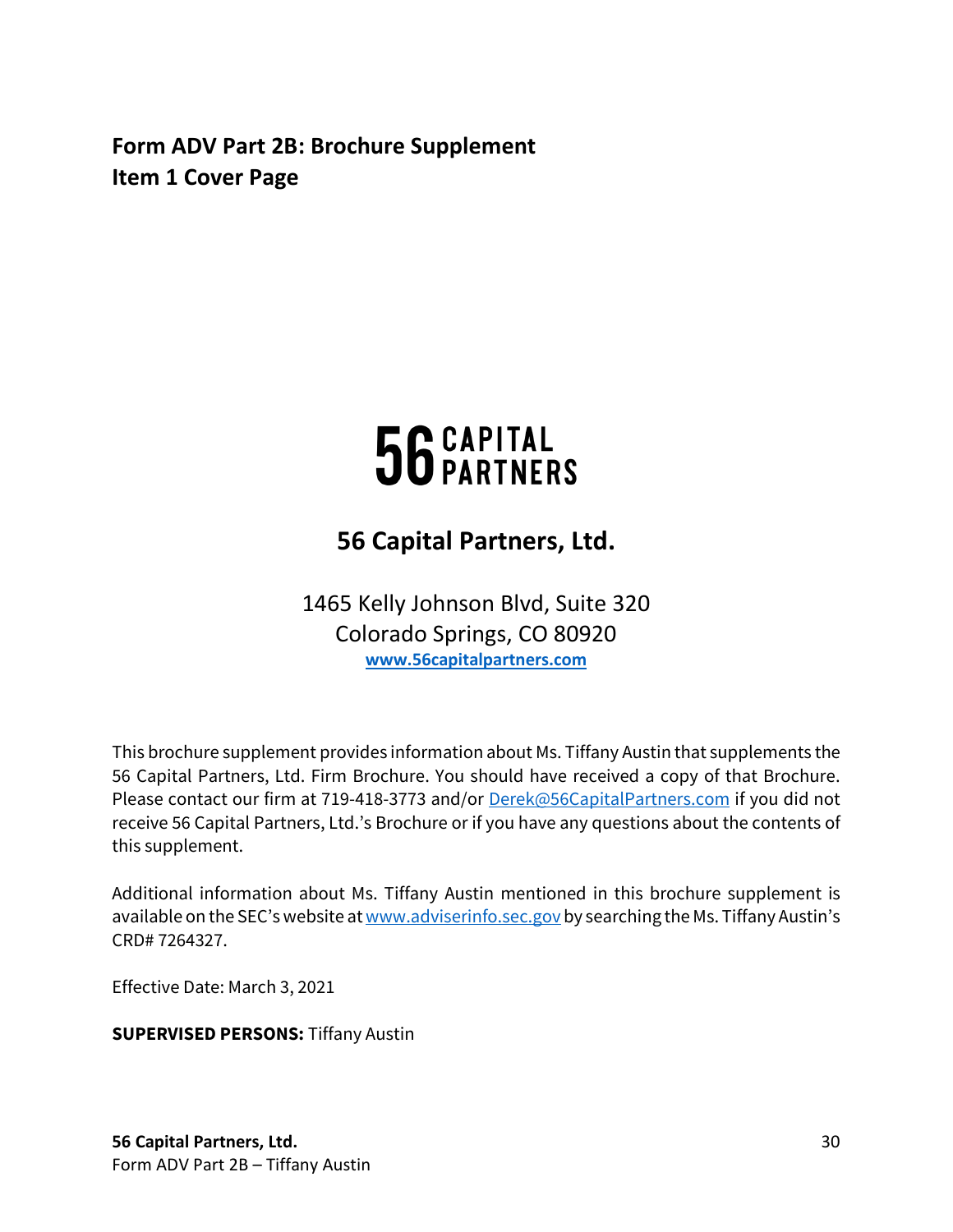#### **ITEM 2 EDUCATIONAL BACKGROUND AND BUSINESS EXPERIENCE**

| Name:                 | <b>Tiffany Nichole Austin</b>                                                             |
|-----------------------|-------------------------------------------------------------------------------------------|
| <b>Year of Birth:</b> | 1995                                                                                      |
| <b>Education:</b>     | Bachelor's Degree in Finance; 2019<br>The Pennsylvania State University                   |
|                       | Associate of Science; 2017<br>Southwestern Illinois College                               |
| <b>Experience:</b>    | Investment Adviser Representative<br>56 Capital Partners, Ltd.<br>Jun 2020 - Present      |
|                       | <b>Financial Operations Associate</b><br>56 Capital Partners, Ltd.<br>Mar 2020 - Jun 2020 |
|                       | <b>Accounts Coordinator</b><br>FleishmanHillard<br>Dec 2016 - Feb 2020                    |

### **ITEM 3 DISCIPLINARY INFORMATION**

Ms. Austin has not been involved in any legal or disciplinary events that are material to a client's or prospective client's evaluation of the integrity of our firm:

5. A criminal or civil action in a domestic, foreign or military court of competent jurisdiction.

*We do not have anything to report for this item.*

6. An administrative proceeding before the SEC, any other federal regulatory agency, any state regulatory agency, or any foreign financial regulatory authority.

*We do not have anything to report for this item.*

7. A self-regulatory organization (SRO) proceeding.

*We do not have anything to report for this item.*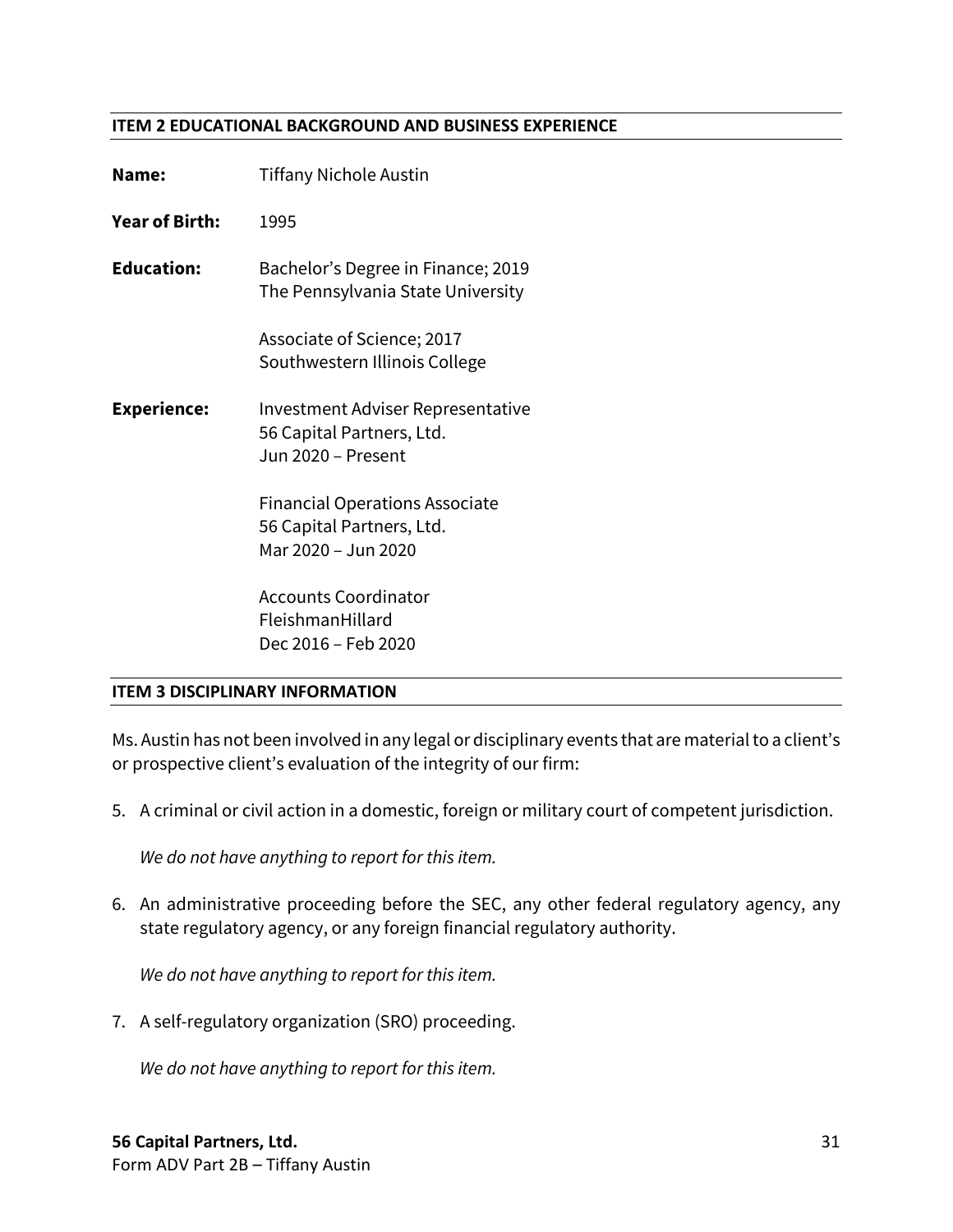8. Any other hearing or formal adjudication in which a professional attainment, designation, or license was revoked or suspended because of a violation of rules relating to professional conduct.

*We do not have anything to report for this item.*

## **ITEM 4 OTHER BUSINESS ACTIVITIES**

Ms. Austin is a licensed insurance agent and may offer insurance products and receive customary fees as a result of insurance sales. A conflict of interest arises as Ms. Austin may recommend insurance products to clients and insurance sales create an incentive to recommend products that may not necessarily be in the best interests of the client. Ms. Austin's recommendations will always be in the client's best interest, and the client always has the right to accept or reject any recommendations made by Ms. Austin and the right to effect their transactions through the professional of their choice. She spends approximately 10% of her time on this activity.

# **ITEM 5 ADDITIONAL COMPENSATION**

Ms. Austin does not receive any additional compensation, apart from her regular salary and bonuses, that is based, all or in part, on the number or amount of sales, client referrals, or new accounts. Ms. Austin does not receive any economic benefit from anyone who is not a client for providing advisory services.

### **ITEM 6 SUPERVISION**

The Chief Compliance Officer ("CCO"), Mr. Derek Martin, supervises and monitors the advisory and personal trading activities of Ms. Austin for compliance with federal and/or state securities laws. The CCO may be contacted at 719-418-3773 or by email at [Derek@56CapitalPartners.com.](mailto:Derek@56CapitalPartners.com)

# **ITEM 7 REQUIREMENTS FOR STATE-REGISTERED ADVISERS**

Ms. Austin has not been involved in any legal or disciplinary events that are material to a client's or prospective client's evaluation of the integrity of our firm:

- 1. An award of otherwise been found liable in an arbitration claim alleging damages in excess of \$2,500, involving any of the following:
	- (f) An investment or an investment-related business or activity;
	- (g) Fraud, false statement(s), or omissions;
	- (h) Theft, embezzlement, or other wrongful taking of property;